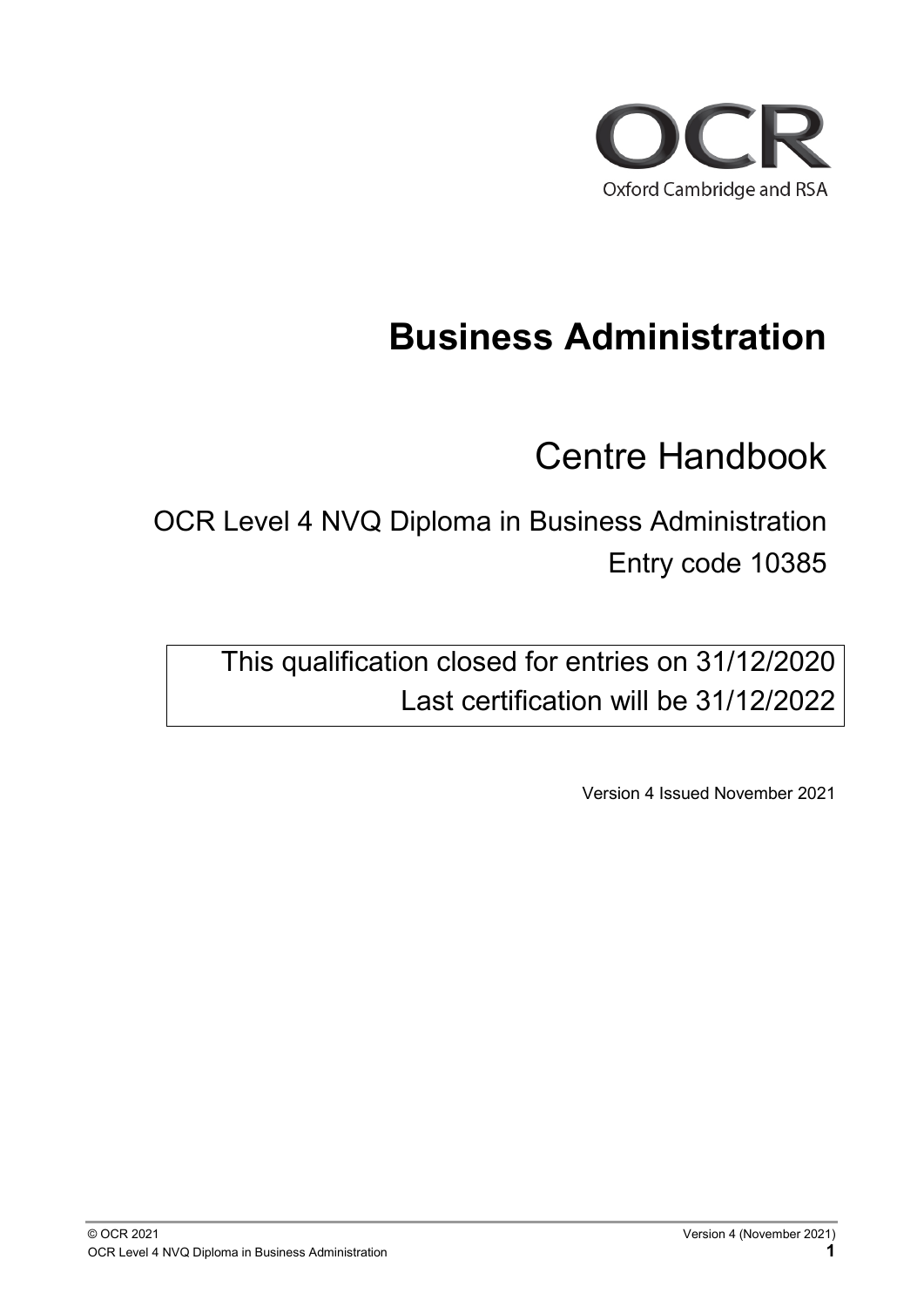#### **Key updates to this handbook**

| <b>Section</b> | Title of section and change                                                                                                                                                                                                                                                                                                                                                                                                                                                                                                                                                                                                                                                 | <b>Version and</b><br>date issued |
|----------------|-----------------------------------------------------------------------------------------------------------------------------------------------------------------------------------------------------------------------------------------------------------------------------------------------------------------------------------------------------------------------------------------------------------------------------------------------------------------------------------------------------------------------------------------------------------------------------------------------------------------------------------------------------------------------------|-----------------------------------|
| Front cover    | Last Entry and Last Certification date added.                                                                                                                                                                                                                                                                                                                                                                                                                                                                                                                                                                                                                               | Version 4                         |
| All sections   | The format of this handbook has been completely<br>updated to bring in line with a new template. The<br>qualification content and structure remains unchanged<br>from previous version, but some of the supporting<br>information has been bought up-to-date following a<br>review of documents. The sections affected are detailed<br>as follows:                                                                                                                                                                                                                                                                                                                          | November 2021                     |
| 1              | 1.5<br>Unique Learner Numbers (ULN) – new section title                                                                                                                                                                                                                                                                                                                                                                                                                                                                                                                                                                                                                     |                                   |
| 3              | 3.1<br>How do I get a certificate for the apprenticeship $-$<br>content updated                                                                                                                                                                                                                                                                                                                                                                                                                                                                                                                                                                                             |                                   |
| 4              | 4.1<br>Assessment centre requirements – content updated<br>4.2<br>Centre assessor responsibilities - content updated<br>Internal Quality Assurance Personnel (IQA) - content<br>4.4<br>updated                                                                                                                                                                                                                                                                                                                                                                                                                                                                              |                                   |
| 5              | Introductory paragraph updated<br>5.2<br>Assessment and the Data Protection Act - content<br>updated<br>5.3<br>Initial assessment of candidates learners - new<br>section title and content updated<br>Assessment planning - new section title<br>5.4<br>5.6<br>Methods of assessment - content updated<br>5.7<br>Authentication - content updated<br>Generation and collection of evidence – content<br>5.9<br>updated<br>5.19 Learner cumulative assessment record (CAR) -<br>content updated<br>5.20 Quality assurance - how it works - content updated<br>Direct Claim Status (DCS) - content updated<br>5.21<br>5.22 Reporting suspected malpractice - content updated |                                   |
| 6              | 6.1<br>Free resources - content updated<br>Professional development training events (CPD) -<br>6.3<br>new section title and content updated<br>Useful documents and links – new section title and<br>6.4<br>content updated                                                                                                                                                                                                                                                                                                                                                                                                                                                 |                                   |
| 7              | Claiming certificates - content updated<br>7.1<br>Assessment review/appeals - new section title and<br>7.2<br>content updated<br>Replacement certificates - content updated<br>7.3                                                                                                                                                                                                                                                                                                                                                                                                                                                                                          |                                   |
| 8              | 8.8<br>Accessibility - content updated<br>8.9<br>Wider issues - content updated                                                                                                                                                                                                                                                                                                                                                                                                                                                                                                                                                                                             |                                   |
| 10             | Summary table updated                                                                                                                                                                                                                                                                                                                                                                                                                                                                                                                                                                                                                                                       |                                   |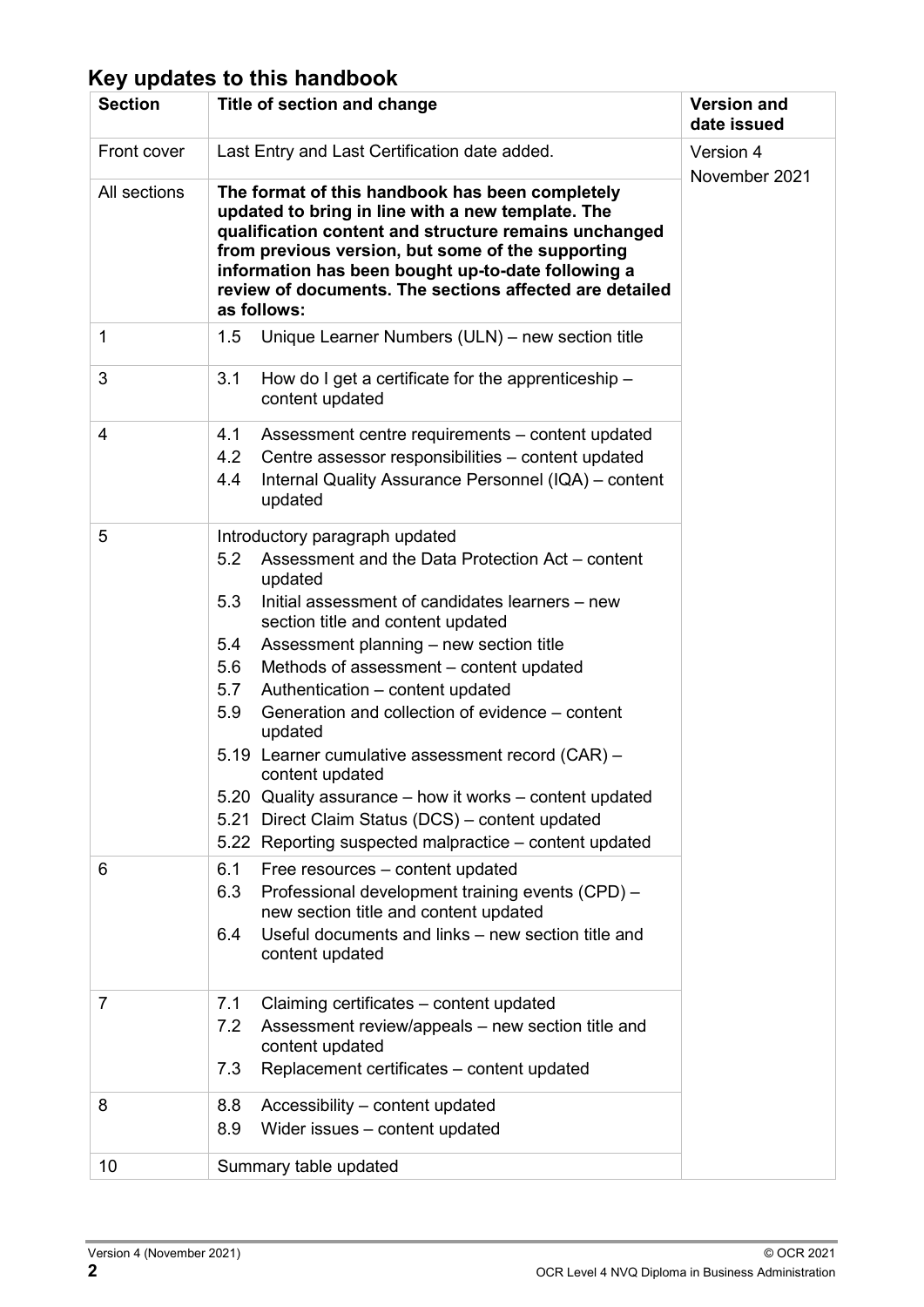| All sections | Updated:<br>Address for registered office<br>Copyright statement<br><b>Contact details</b>                                                                                                                                                                                                                                                                                           | Version 3<br>February 2019    |
|--------------|--------------------------------------------------------------------------------------------------------------------------------------------------------------------------------------------------------------------------------------------------------------------------------------------------------------------------------------------------------------------------------------|-------------------------------|
| 5            | 5.19 Candidate cumulative assessment record<br>5.21 Direct Claims Status (DCS)                                                                                                                                                                                                                                                                                                       |                               |
| All sections | Amended reference to the Admin Guide to the new<br>Administration area on the OCR website and removed the<br>section on administration arrangements.<br>References to the Qualifications and Credit Framework<br>(QCF) have been changed to Regulated Qualifications<br>Framework.<br>Updated contact information in the event of any queries<br>concerning the units or assessment. | Version 2<br><b>June 2017</b> |
| 1            | The following information has been updated:<br>Delivery in Wales and Northern Ireland<br>1.4<br>1.5<br>Unique Learner Numbers and the Personal Learning<br>Record<br>Funding<br>1.6                                                                                                                                                                                                  |                               |
| 5            | 5.2 and 5.9 Information added about data protection<br>5.7 Resubmitting work for assessment<br>5.22 Reporting suspected malpractice                                                                                                                                                                                                                                                  |                               |
| 8            | 8.7 Recognition of prior learning<br>8.8 Access arrangements and reasonable adjustments                                                                                                                                                                                                                                                                                              |                               |
| 9            | Contacting us - information updated                                                                                                                                                                                                                                                                                                                                                  |                               |
|              | Administration arrangements - section deleted                                                                                                                                                                                                                                                                                                                                        |                               |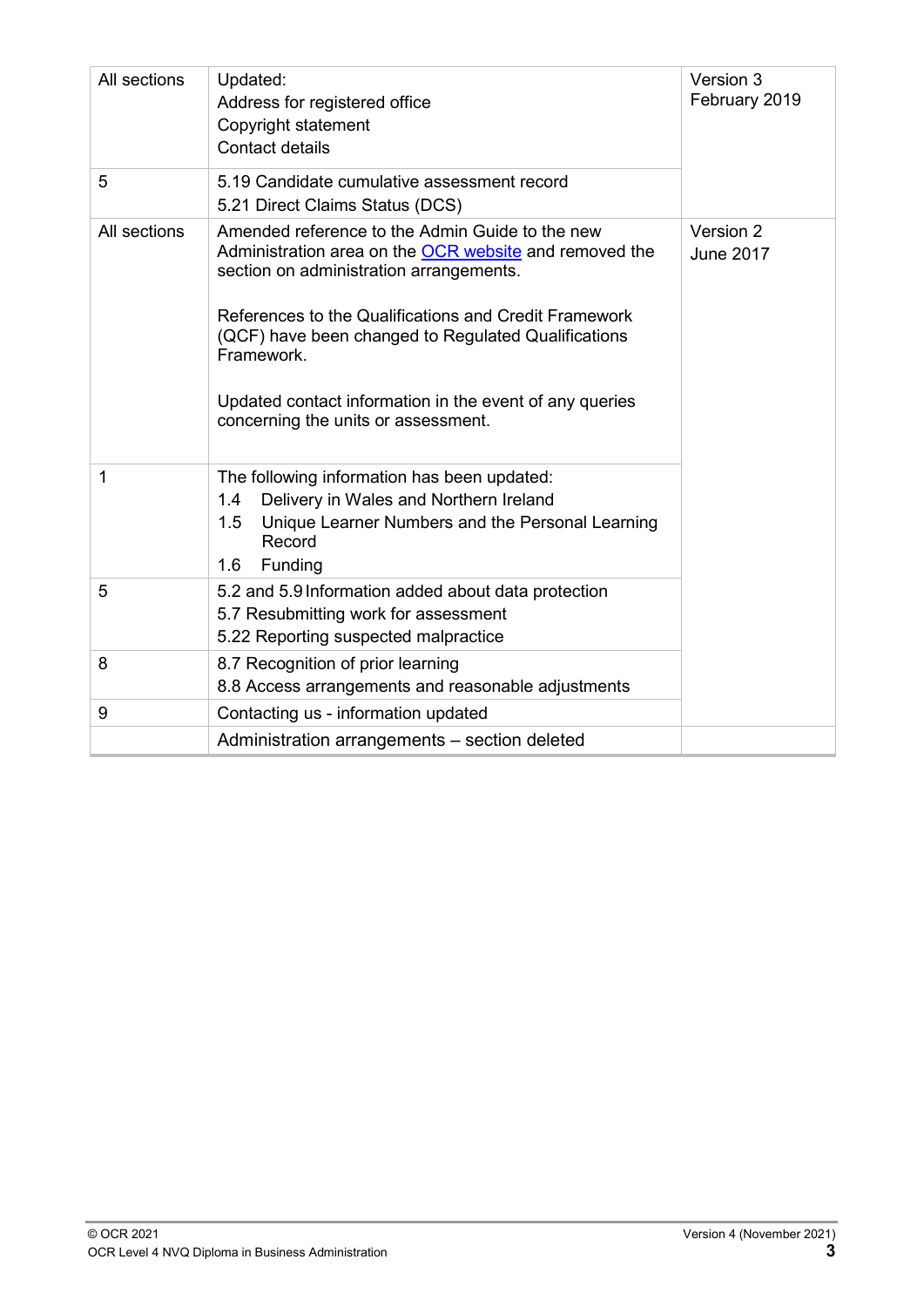#### **Contents**

| 1. |                | <b>Introduction</b>                                            |                | $6\phantom{1}6$ |
|----|----------------|----------------------------------------------------------------|----------------|-----------------|
|    | 1.1            | How is this qualification assessed?                            | 6              |                 |
|    | 1.2            | Why choose OCR Level 4 NVQ Diploma in Business Administration? | 6              |                 |
|    | 1.3            | Entry requirements                                             | $\overline{7}$ |                 |
|    | 1.4            | Delivery in Wales and Northern Ireland                         | $\overline{7}$ |                 |
|    | 1.5            | Unique Learner Numbers (ULN)                                   | $\overline{7}$ |                 |
|    | 1.6            | Funding                                                        | 8              |                 |
|    | 1.7            | <b>Qualification size</b>                                      | 8              |                 |
| 2. |                | <b>Structure and content</b>                                   |                | 9               |
|    | 2.1            | Qualification structure and rule of combination                | 9              |                 |
|    | 2.2            | OCR Level 4 NVQ Diploma in Business Administration             | 9              |                 |
|    | 2.3            | <b>Barred combinations</b>                                     | 12             |                 |
| 3. |                | <b>Apprenticeship information</b>                              |                | 13              |
|    | 3.1            | How do I get a certificate for the apprenticeship?             | 13             |                 |
|    | 3.2            | About the apprenticeships                                      | 13             |                 |
|    | 3.3            | What makes up an apprenticeship?                               | 14             |                 |
| 4. |                | Centre assessor and quality assurance personnel requirements   |                | 15              |
|    | 4.1            | Assessment centre requirements                                 | 15             |                 |
|    | 4.2            | Centre assessor responsibilities                               | 16             |                 |
|    | 4.3            | <b>Expert Witnesses</b>                                        | 16             |                 |
|    | 4.4            | Internal Quality Assurance Personnel (IQA)                     | 17             |                 |
|    | 4.5            | <b>Continuing Professional Development (CPD)</b>               | 17             |                 |
| 5. |                | <b>Verified assessment</b>                                     |                | 18              |
|    | 5.1            | Overview of the assessment                                     | 18             |                 |
|    | 5.2            | Assessment and the Data Protection Act                         | 18             |                 |
|    | 5.3            | Initial assessment of learners                                 | 19             |                 |
|    | 5.4            | Planning assessment                                            | 19             |                 |
|    | 5.5            | <b>Real work</b>                                               | 19             |                 |
|    | 5.6            | Methods of assessment                                          | 20             |                 |
|    | 5.7            | Authentication                                                 | 21             |                 |
|    | 5.8            | Making assessment decisions                                    | 22             |                 |
|    |                | 5.9 Generation and collection of evidence                      | 23             |                 |
|    |                | 5.10 How much evidence is needed?                              | 24             |                 |
|    |                | 5.11 Assessment of the evidence                                | 24             |                 |
|    |                | 5.12 Observation                                               | 24             |                 |
|    |                | 5.13 Questioning                                               | 25             |                 |
|    |                | 5.14 Professional discussion                                   | 25             |                 |
|    |                | 5.15 Work products                                             | 25             |                 |
|    |                | 5.16 Witness statements                                        | 26             |                 |
|    |                | 5.17 Personal or learner statement                             | 27             |                 |
|    |                | 5.18 Assignments, tasks, projects or tests                     | 27             |                 |
|    |                | 5.19 Learner cumulative assessment record (CAR)                | 28             |                 |
|    |                | 5.20 Quality assurance - how it works                          | 29             |                 |
|    |                | 5.21 Direct Claim Status (DCS)                                 | 32             |                 |
|    |                | 5.22 Reporting suspected malpractice                           | 33             |                 |
| 6. | <b>Support</b> |                                                                |                | 34              |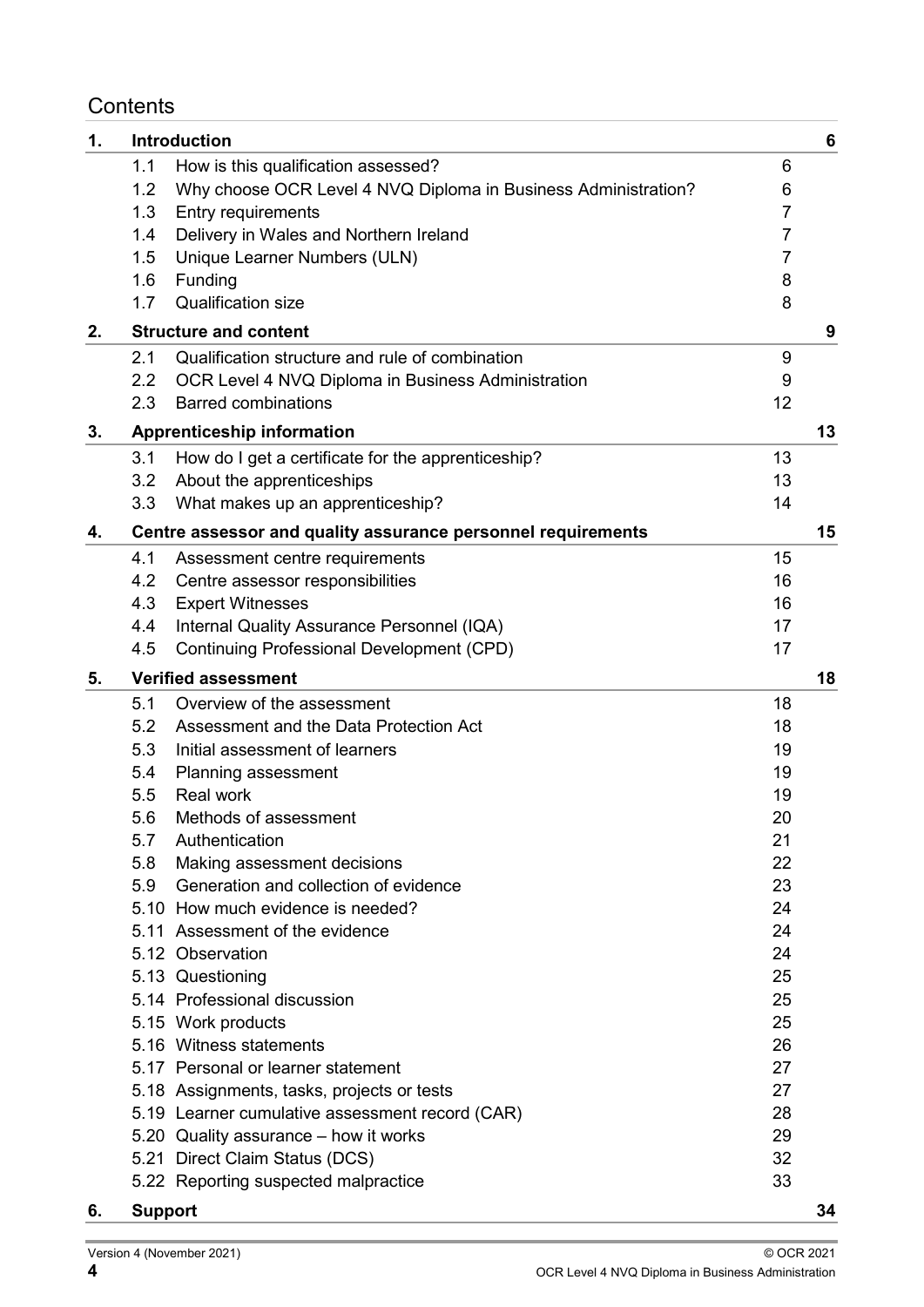|                            | 6.1 | Free resources                               | 34 |    |
|----------------------------|-----|----------------------------------------------|----|----|
|                            | 6.3 | Our professional development programme       | 34 |    |
|                            | 6.4 | Useful documents and links                   | 35 |    |
| <b>Certification</b><br>7. |     |                                              |    | 36 |
|                            | 7.1 | <b>Claiming certificates</b>                 | 36 |    |
|                            | 7.2 | Assessment review/appeals                    | 36 |    |
|                            | 7.3 | Replacement certificates                     | 36 |    |
| 8.                         |     | Administration and other information         |    | 37 |
|                            | 8.1 | Administration                               | 37 |    |
|                            | 8.2 | <b>National Occupational Standards (NOS)</b> | 37 |    |
|                            | 8.3 | <b>Functional Skills</b>                     | 37 |    |
|                            | 8.4 | Avoidance of bias                            | 37 |    |
|                            | 8.5 | Regulatory requirements                      | 37 |    |
|                            | 8.6 | Mode of delivery                             | 37 |    |
|                            | 8.7 | Recognition of prior learning (RPL)          | 38 |    |
|                            | 8.8 | Accessibility                                | 38 |    |
|                            | 8.9 | Wider issues                                 | 39 |    |
| 9.                         |     | <b>Contacting us</b>                         |    | 40 |
|                            | 9.1 | Feedback and enquiries                       | 40 |    |
|                            | 9.2 | Complaints                                   | 40 |    |
| 10.                        |     | <b>Qualification summary</b>                 |    | 41 |

© OCR 2021 This document can be reproduced for teaching purposes. Centres cannot reproduce OCR materials if the purpose is to sell the materials (to learners or others). Permission to make this document available on an internet site must be obtained in writing from OCR's copyright Team at OCR (Oxford Cambridge and RSA Examinations), The Triangle Building, Shaftesbury Road, Cambridge, CB2 8EA, Email: [ocr.copyright@ocr.org.uk .](mailto:ocr.copyright@ocr.org.uk) For full details of OCR's copyright policy please see our website.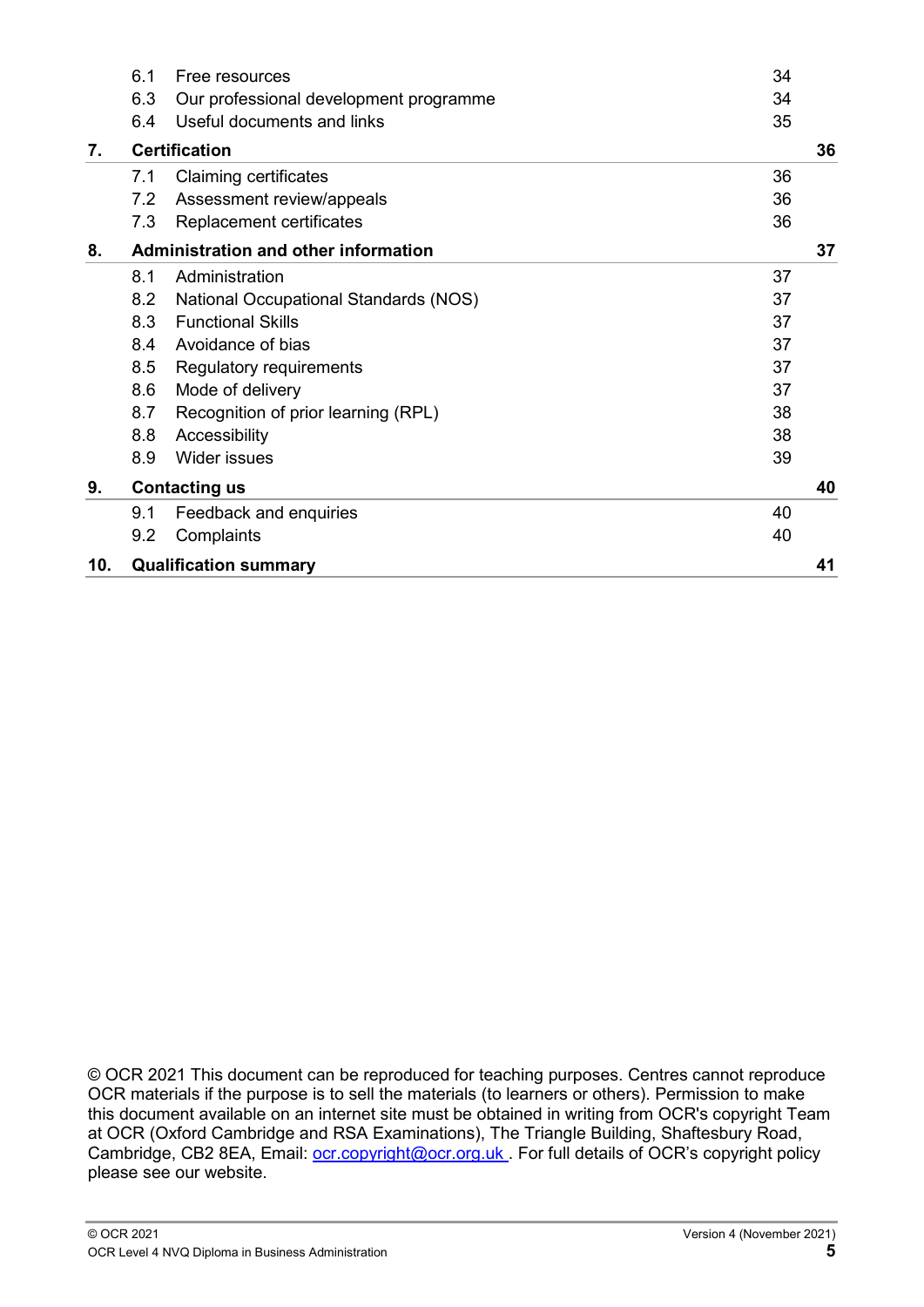# <span id="page-5-0"></span>1. Introduction

| <b>OCR entry</b><br>code | Title                                                            | <b>Qualification</b><br><b>Number</b> |
|--------------------------|------------------------------------------------------------------|---------------------------------------|
| 10385                    | OCR Level 4 NVQ Diploma in Business and<br><b>Administration</b> | 601/3677/7                            |

The information provided in this handbook is correct at the time of production. Occasionally, we may update this information. Please refer to the qualification [webpage](https://www.ocr.org.uk/qualifications/vocational-qualifications-certification-only/vocational-qualifications-qcf-business-administration-level-4-diploma-nvq-10385-from-2014/) for the most up-to-date information.

This handbook contains what you need to know about the planning, delivery and assessment of this qualification. Staff involved in the delivery of this qualification must have access to and understand the requirements in this handbook.

Information about the administration of this qualification is available on our [website.](https://www.ocr.org.uk/administration/)

<span id="page-5-1"></span>You should ensure learners are informed of the title and level of the qualification they have been entered for and that Oxford Cambridge and RSA Examinations (OCR) is the awarding body for their chosen qualification.

#### 1.1 How is this qualification assessed?

<span id="page-5-2"></span>The qualification is internally assessed by centre staff and externally quality assured by us.

### 1.2 Why choose OCR Level 4 NVQ Diploma in Business Administration?

The aim of this qualification is to:

- develop/expand learners' understanding of Business Administration
- develop learners' skills and competence in Business Administration

This qualification will give learners the opportunity to:

- achieve a nationally recognised qualification valued by employers
- prepare for employment in Business Administration
- develop skills and competence in the workplace
- continue professional development.

Learners achieving this qualification can progress:

- to employment
- in employment
- to further study.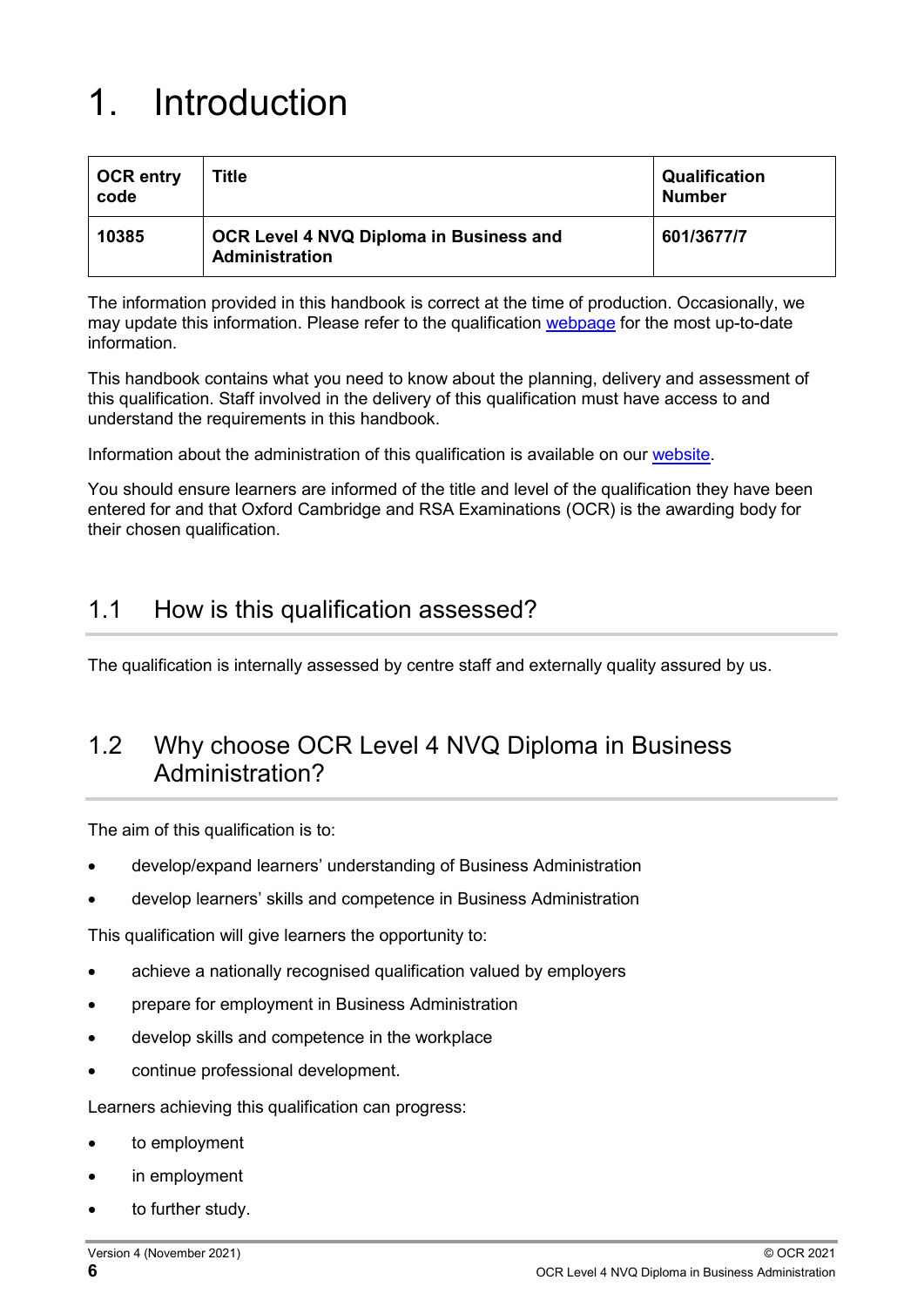This qualification:

- is part of the Higher Apprenticeship in Business Administration
- supports development of Functional Skills
- consists of units based on the national occupational standards developed by Instructus, the Standards Setting Body for Business Administration

## <span id="page-6-0"></span>1.3 Entry requirements

There are no formal entry requirements for this qualification.

There is no requirement for any specific prior learning. We recommend that an initial assessment should take place to ensure the learner is capable of reaching the required standards.

All staff involved in the assessment or delivery of this qualification should understand the requirements of the qualification and match them to the needs and capabilities of individual learners before entering them for this qualification.

This qualification has been developed so it is free from any barriers that restrict access or progression and therefore, promotes equal opportunities.

This qualification is regulated for learners aged 18 years and over.

## <span id="page-6-1"></span>1.4 Delivery in Wales and Northern Ireland

Learners in Wales or Northern Ireland should not be disadvantaged by terms, legislation or aspects of government that are different from those in England. Where such situations may occur, neutral terms have been used so that learners may apply whatever is appropriate to their own situation.

We will provide handbooks and supporting documentation in English. Only answers provided in English will be assessed.

## <span id="page-6-2"></span>1.5 Unique Learner Numbers (ULN)

This is a personal ten-digit number, which is used to ensure learner achievement information can be provided to their Personal Learning Record (PLR). ULNs are provided and administered by the Learning Records Service (LRS).

Learners over the age of 14 in UK education or training can access the PLR using their ULN. Learners keep the same ULN to access their PLR throughout their lives and whatever their level of learning.

Learners that claim certification for publicly funded qualifications must have a valid ULN.

Where a learner has a ULN, you must enter their ten digit number in the ULN field when making entries via Interchange. For learners who do not have a ULN, a claim will still be accepted if you leave this field blank, but OCR will not be able to send these achievements to the PLR.

For more information, and to generate a ULN, please refer to the [Learning Records Service.](https://www.gov.uk/guidance/how-to-access-your-personal-learning-record)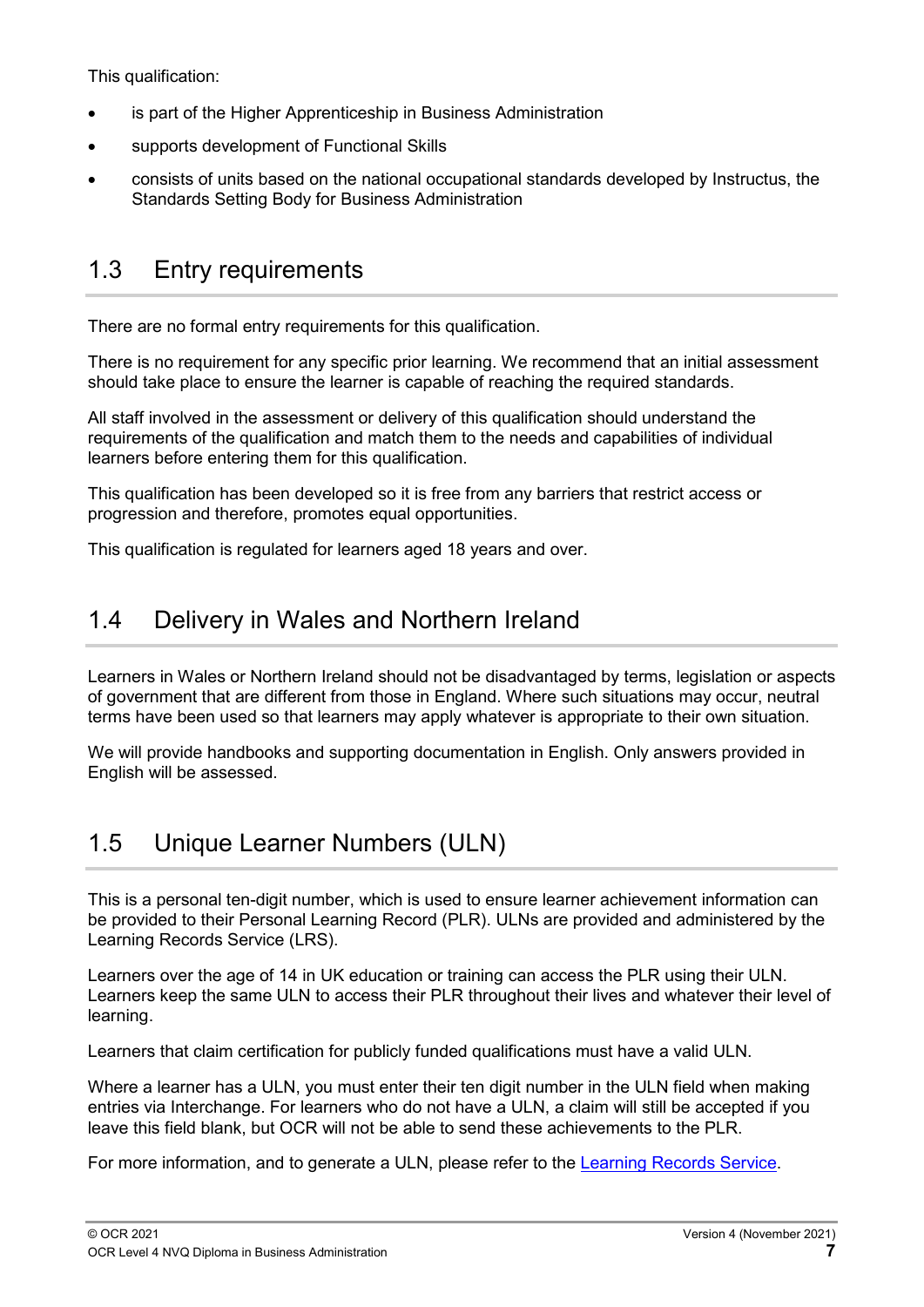## <span id="page-7-0"></span>1.6 Funding

Some qualifications may be eligible for a loan. For more information about Advanced learner loans see the [Education and Skills Funding Agency.](https://www.gov.uk/government/publications/advanced-learner-loans-qualifications-catalogue)

You should use the Qualification Number (QN) when looking for public funding for learners.

If you have any queries regarding funding for this qualification contact us by email at [funding@ocr.org.uk.](mailto:funding@ocr.org.uk)

## <span id="page-7-1"></span>1.7 Qualification size

The size of the qualification is described in terms of Guided Learning Hours (GLH) and Total Qualification Time (TQT).

GLH indicates the approximate time (in hours) that the learner will be supervised during any teaching, learning or assessment activities. We have worked with people who are experienced in delivering this qualification to determine what content needs to be taught and how long it will take to deliver.

TQT is comprised of two elements: GLH, and an estimate of the number of hours a learner will reasonably spend on any unsupervised learning or assessment activities (including homework) so they can successfully achieve their qualification.

The qualification requires minimum 296 GLH and 389 TQT.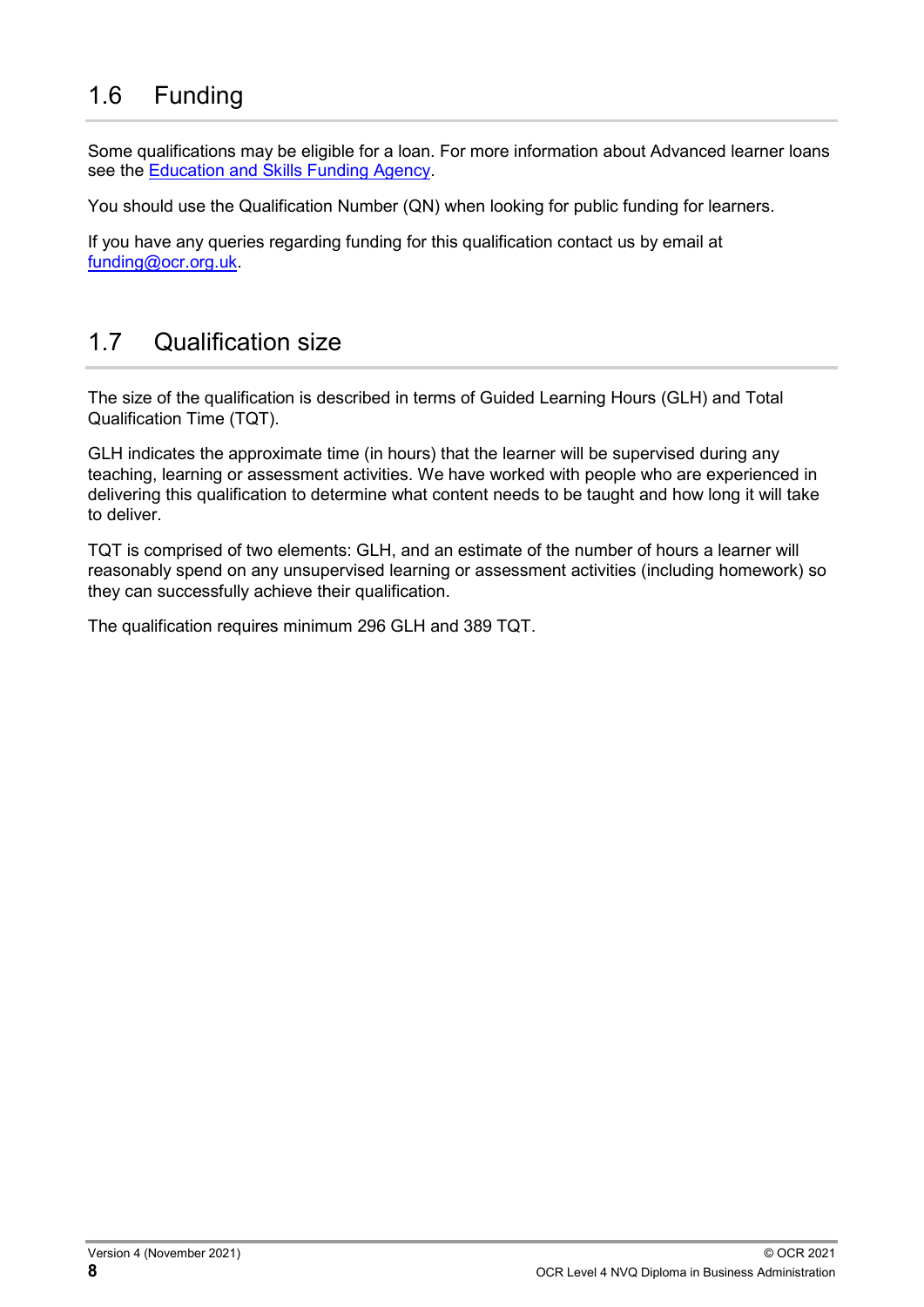# <span id="page-8-0"></span>2. Structure and content

## <span id="page-8-1"></span>2.1 Qualification structure and rule of combination

Each qualification has a rule of combination (ROC).

The ROC specifies how units can be combined and the overall number of credits to be achieved for the qualification to be awarded.

Learners do not have to achieve units in any particular order and learning programmes should be tailored to meet individual needs. It is recommended that, wherever possible, you deliver this qualification holistically by identifying opportunities to link the units and levels.

If a learner is not able to complete the full qualification, we will issue unit certificates listing the unit(s) and credit achieved.

When combining units for the chosen qualification, it is your responsibility to ensure the rule of combination is followed.

<span id="page-8-3"></span><span id="page-8-2"></span>The units are available to download from our qualification [webpage.](http://www.ocr.org.uk/qualifications/vocational-qualifications-qcf-business-administration-level-4-diploma-nvq-10385-from-2014/)

### 2.2 OCR Level 4 NVQ Diploma in Business Administration

#### **Rule of combination**

To achieve this qualification a learner must achieve the following:

| minimum credit of                    | 57 |
|--------------------------------------|----|
| credit from mandatory Group A        | 18 |
| minimum credit from optional Group B | 26 |
| maximum credit from optional Group C | 13 |
| *minimum credit at Level 4 or above  | 30 |

\* **Please note this information has been added to clarify credit requirements.**

There are no equivalencies or exemptions for this qualification.

For details of barred combinations please see Section 2.3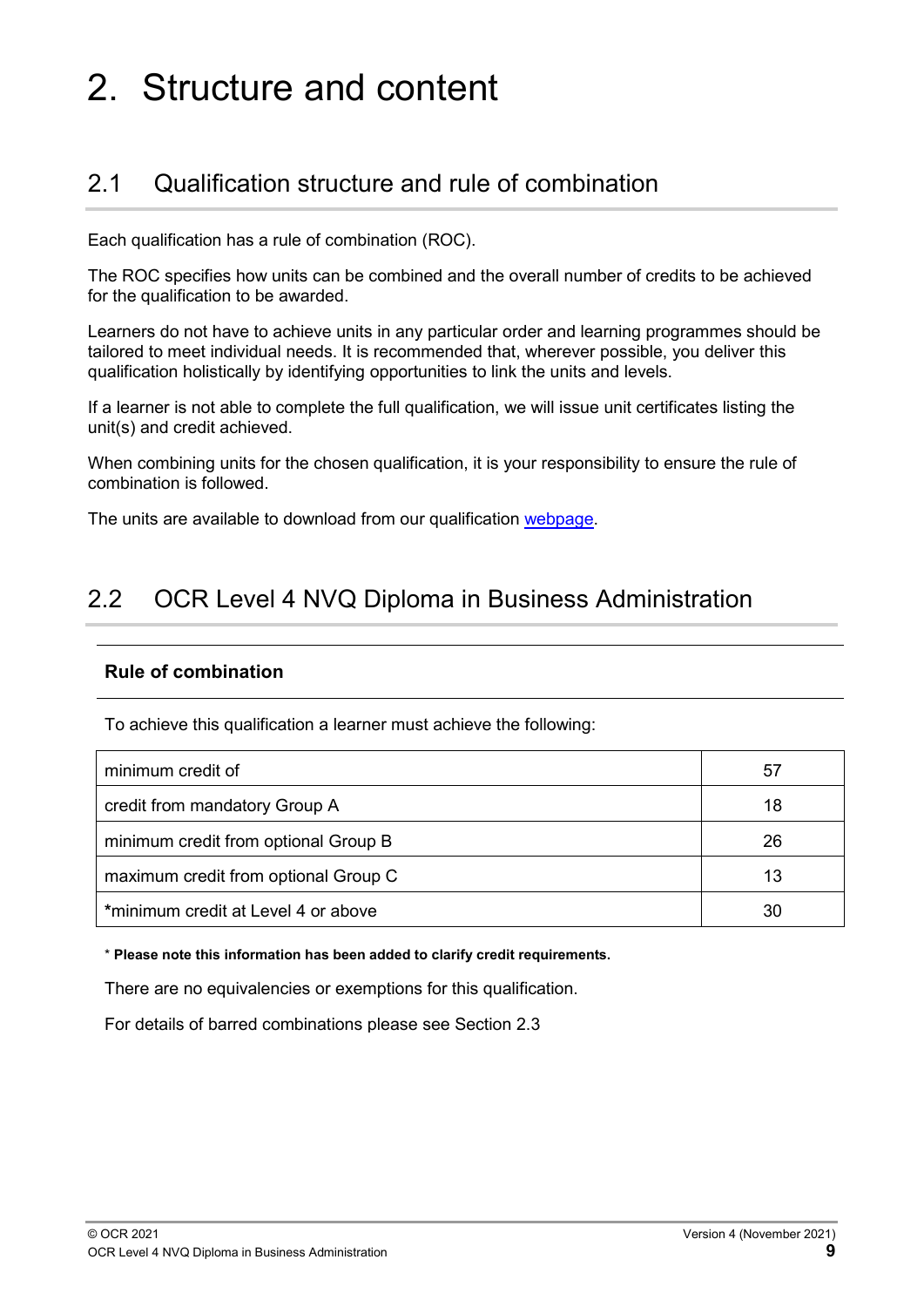#### **Units for OCR Level 4 NVQ Diploma in Business Administration**

| <b>OCR</b><br><b>Unit</b><br><b>No</b> | Unit<br><b>Reference</b><br><b>Unit title</b><br>No (URN)              |            | <b>Credit</b><br>value | Level | <b>GLH</b> |
|----------------------------------------|------------------------------------------------------------------------|------------|------------------------|-------|------------|
|                                        | <b>Group A: Mandatory units</b>                                        |            |                        |       |            |
| 1                                      | Communicate in a business environment                                  | Y/506/1910 | 4                      | 3     | 24         |
| $\overline{2}$                         | Resolve administrative problems                                        | D/506/1956 | 6                      | 4     | 56         |
| 3                                      | Manage the work of an administrative function                          | T/506/1946 | 5                      | 4     | 27         |
| 4                                      | Manage personal and professional development                           | T/506/2952 | 3                      | 3     | 12         |
|                                        | <b>Group B: Optional units</b>                                         |            |                        |       |            |
| 5                                      | Contribute to the design and development of an<br>information system   | A/506/1950 | 5                      | 4     | 23         |
| 6                                      | Manage information systems                                             | F/506/1951 | 6                      | 4     | 30         |
| $\overline{7}$                         | Support environmental sustainability in a<br>business environment      | R/506/1954 | 4                      | 4     | 38         |
| 8                                      | Prepare specifications for contracts                                   | H/506/1957 | 4                      | 4     | 23         |
| 9                                      | Manage events<br>M/506/1959                                            |            | 6                      | 4     | 49         |
| 10                                     | Contribute to the improvement of business<br>D/506/1911<br>performance |            | 6                      | 3     | 33         |
| 11                                     | Negotiate in a business environment                                    | H/506/1912 | 4                      | 3     | 18         |
| 12                                     | Develop a presentation                                                 | K/506/1913 | 3                      | 3     | 11         |
| 13                                     | Deliver a presentation                                                 | M/506/1914 | 3                      | 3     | 17         |
| 14                                     | Create bespoke business documents                                      | T/506/1915 | 4                      | 3     | 23         |
| 15                                     | Monitor information systems                                            | F/506/1917 | 8                      | 3     | 43         |
| 16                                     | Evaluate the provision of business travel or<br>accommodation          | J/506/1918 | 5                      | 3     | 30         |
| 17                                     | Manage an office facility                                              | K/506/1944 | 4                      | 3     | 21         |
| 18                                     | Analyse and present business data                                      | M/506/1945 | 6                      | 3     | 24         |
| <b>Group C: Optional units</b>         |                                                                        |            |                        |       |            |
| 19                                     | Develop and maintain professional networks                             | J/506/1949 | 3                      | 4     | 15         |
| 20                                     | Develop and implement an operational plan                              | Y/506/1955 | 5                      | 4     | 24         |
| 21                                     | Encourage learning and development                                     | M/506/1962 | 3                      | 4     | 16         |
| 22                                     | Initiate and implement operational change                              | T/506/1980 | 4                      | 4     | 19         |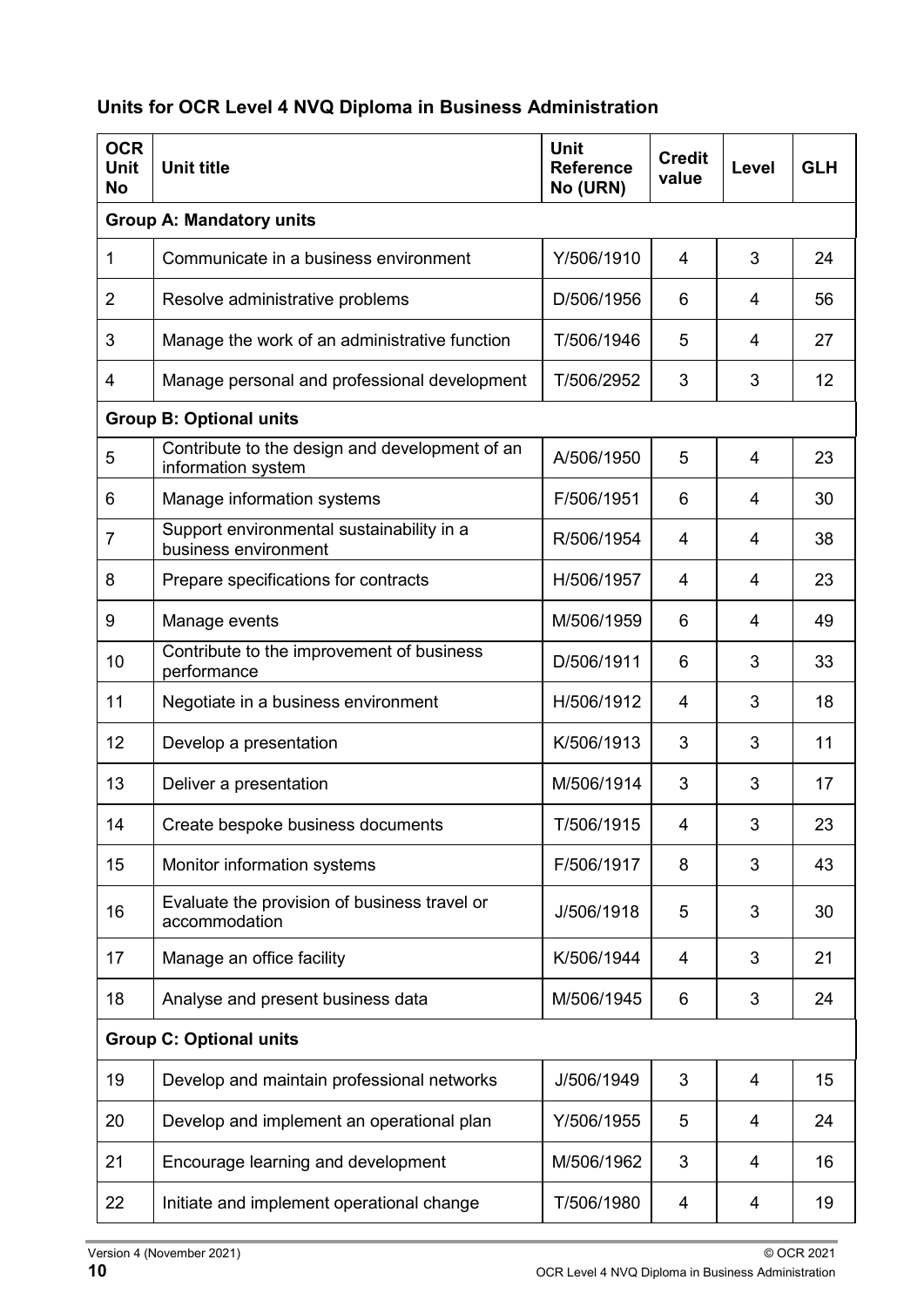| 23 | Develop working relationships with stakeholders                   | F/506/1982 | 4              | 4              | 20 |
|----|-------------------------------------------------------------------|------------|----------------|----------------|----|
| 24 | Manage physical resources                                         | K/506/1989 | $\overline{4}$ | $\overline{4}$ | 26 |
| 25 | Prepare for and support quality audits                            | K/506/1992 | 3              | $\overline{4}$ | 17 |
| 26 | Conduct quality audits                                            | T/506/1994 | 3              | $\overline{4}$ | 21 |
| 27 | Manage a budget                                                   | A/506/1995 | $\overline{4}$ | 4              | 26 |
| 28 | Manage a project                                                  | R/506/1999 | $\overline{7}$ | 4              | 38 |
| 29 | Manage business risk                                              | L/506/2004 | 6              | 4              | 27 |
| 30 | Manage knowledge in an organisation                               | A/506/2032 | 5              | $\overline{4}$ | 34 |
| 31 | Recruitment, selection and induction practice                     | R/506/2909 | 6              | 4              | 33 |
| 32 | Establish business risk management processes                      | J/506/2048 | 5              | 5              | 29 |
| 33 | Promote equality of opportunity, diversity and<br>inclusion       | R/506/2053 | 5              | 5              | 26 |
| 34 | Design business processes                                         | D/506/2055 | 5              | 5              | 23 |
| 35 | Optimise the use of technology                                    | F/506/2064 | 6              | 5              | 29 |
| 36 | Manage team performance                                           | A/506/1821 | 4              | 3              | 21 |
| 37 | Manage individuals' performance                                   | J/506/1921 | 4              | 3              | 20 |
| 38 | Chair and lead meetings                                           | Y/506/1924 | 3              | 3              | 10 |
| 39 | Encourage innovation                                              | J/506/2292 | 4              | 3              | 14 |
| 40 | Manage conflict within a team                                     | K/506/1927 | 5              | 3              | 25 |
| 41 | Procure products and/or services                                  | M/506/1928 | 5              | 3              | 35 |
| 42 | Implement and maintain business continuity<br>plans and processes | K/506/1930 | 4              | 3              | 25 |
| 43 | Collaborate with other departments                                | M/506/1931 | 3              | 3              | 14 |
| 44 | Champion customer service                                         | D/506/2153 | 4              | 4              | 17 |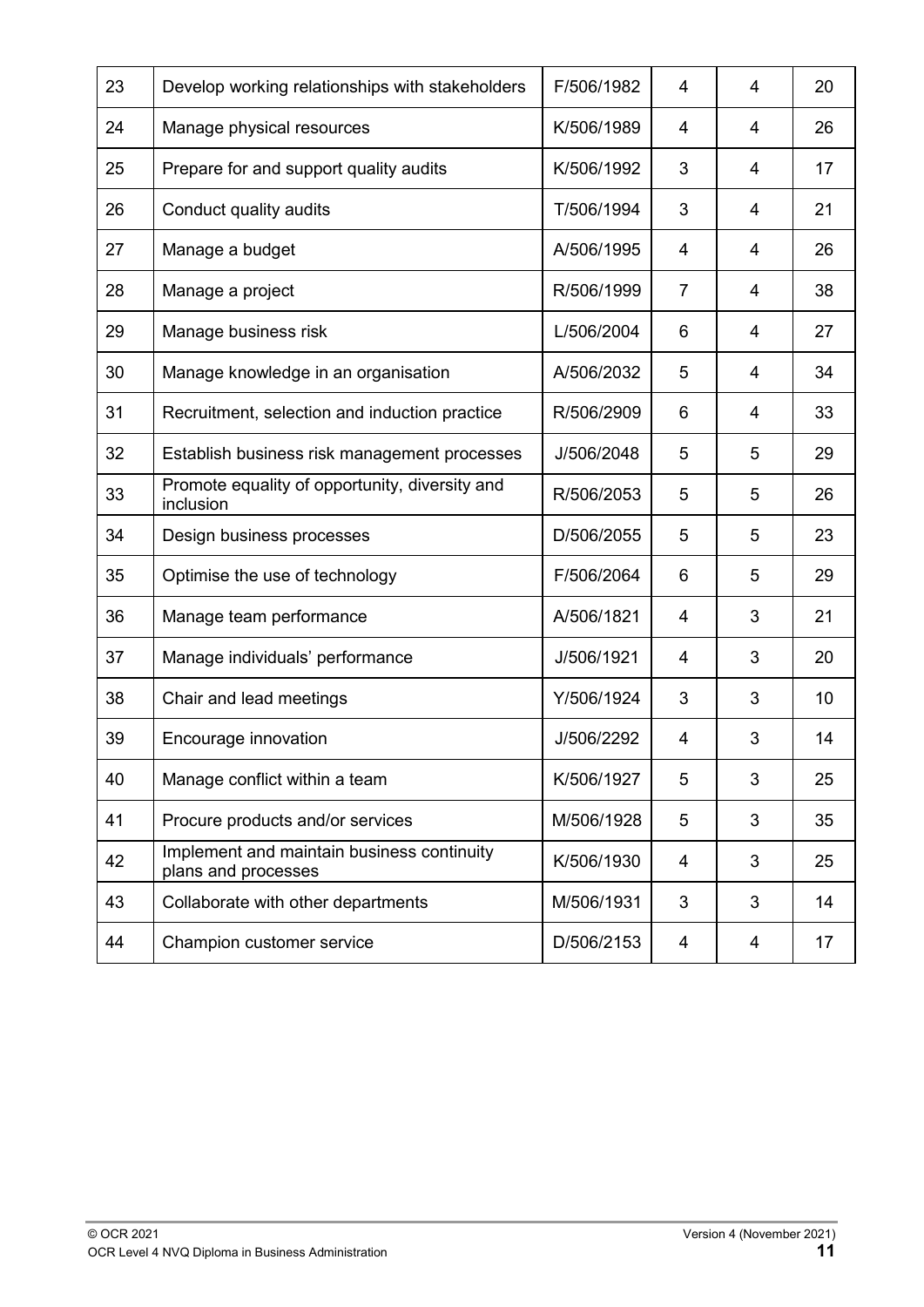## <span id="page-11-0"></span>2.3 Barred combinations

These are units that cannot be counted together as part of the rule of combination for this qualification.

The following table lists the units in this qualification that are barred with other units.

| <b>OCR</b><br>Unit No | Unit title           | Unit Reference<br>No (URN) | Barred with                                     |
|-----------------------|----------------------|----------------------------|-------------------------------------------------|
| 29                    | Manage business risk | L/506/2004                 | OCR Unit 32                                     |
|                       |                      |                            | Establish business risk management<br>processes |
|                       |                      |                            | J/506/2048                                      |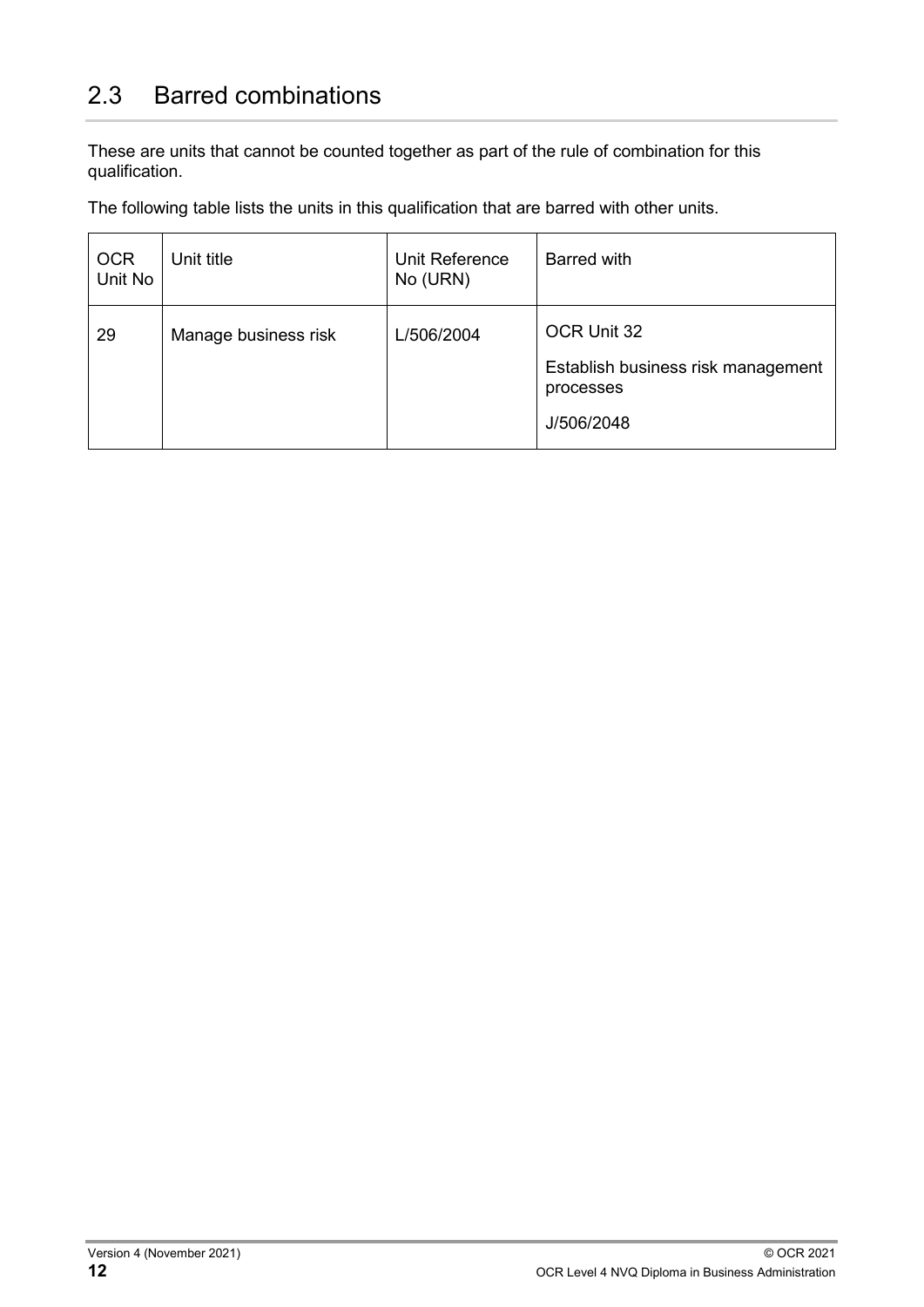# <span id="page-12-0"></span>3. Apprenticeship information

## <span id="page-12-1"></span>3.1 How do I get a certificate for the apprenticeship?

The Business Administration Higher Apprenticeship is certificated by Apprenticeship Certificates England (ACE) on behalf of [Instructus.](https://www.instructus-skills.org/) For full details of frameworks please see [Apprenticeship](https://acecerts.co.uk/web/)  [Certificates England](https://acecerts.co.uk/web/) or [Apprenticeship Certification Wales.](https://acwcerts.co.uk/web/)

## <span id="page-12-2"></span>3.2 About the apprenticeships

This apprenticeship programme is designed for people who already have experience of officebased skills and wish to specialise in business and administration functions, ideally in a supervisory role.

This apprenticeship consists of learning and qualifications necessary to provide Business Administration apprentices with the skills and knowledge they need to become competent in their chosen job and improve their employment prospects. The programmes aim to develop an individual's confidence in their abilities by developing work-related knowledge, skills and understanding.

The framework includes a balance of content, designed to ensure apprentices have an appropriate set of Business Administration skills to operate in their specific chosen job role. It focuses on those aspects of work which have increased in importance in recent years, such as communication and negotiation, working with others, dealing with change, solving business problems, supporting sustainability and managing risk.

The framework is suitable for those in a range of roles and industries.

Learners who achieve the Business Administration Higher Apprenticeship will have skills they need, tailored to the sector of their choice. They will be familiar with 'best practice' as well as an organisation's business procedures and objectives. They will be prepared for progression opportunities in employment or to Further/Higher Education.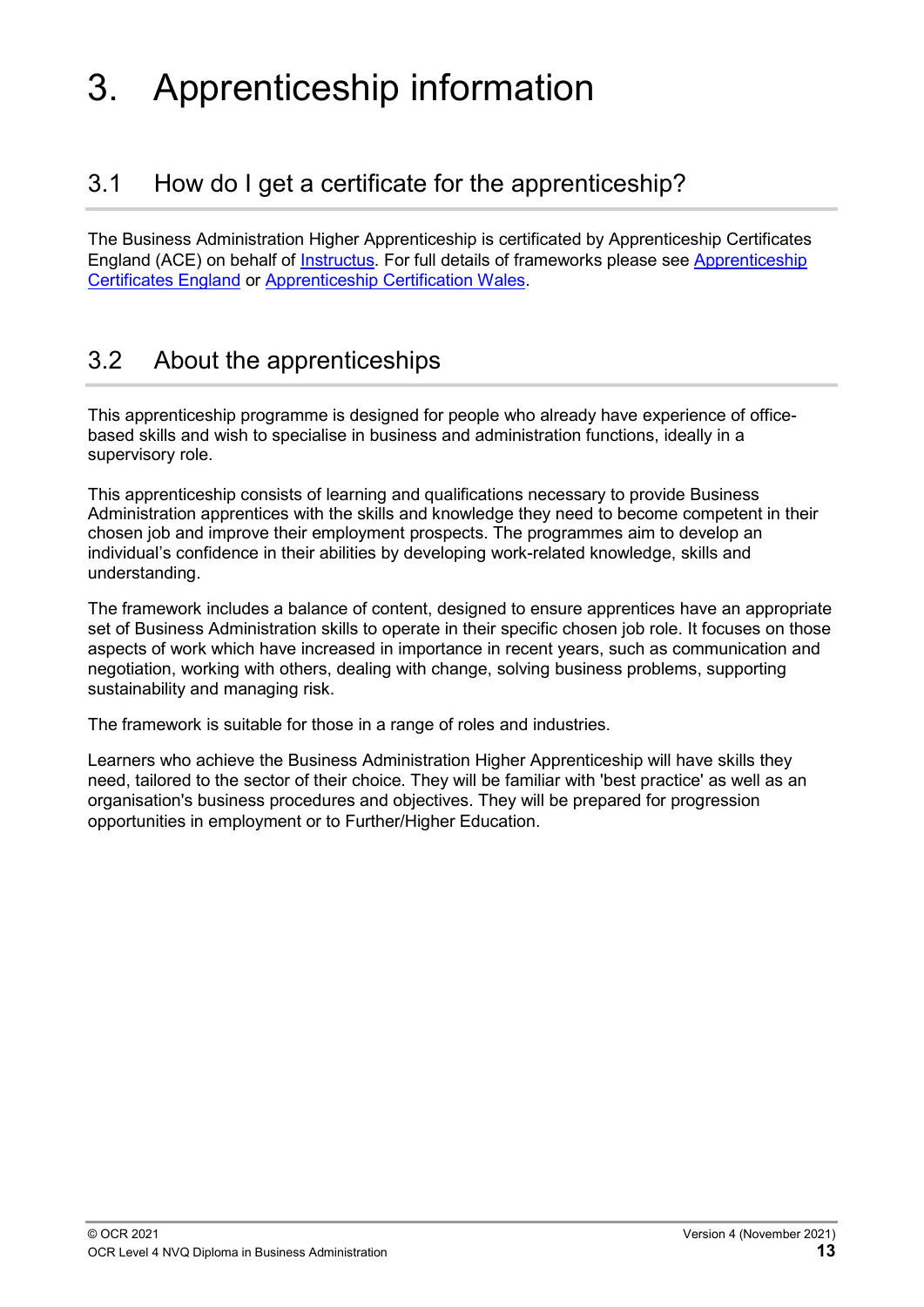<span id="page-13-0"></span>There is no maximum time frame for the Business Administration Higher Apprenticeship. However, it is a requirement that learners should be on programmes for a minimum of 12 months. Individual circumstances (such as significant prior learning or the requirement to deliver some basic skills training first) will result in a shorter or longer period of learning. The amount of time the apprenticeship takes will also be influenced by the opportunities available within the workplace and the level of support given by employers and learning providers.

Each apprenticeship is made up of:

- Competence qualification(s), e.g. OCR Level 4 NVQ Diploma in Business Administration
- Knowledge qualification(s), e.g. OCR Level 4 Diploma in Business and Administration (Technical Certificate)
- Employee Rights and Responsibilities (ERR) Assessed by completing either the Instructus ERR workbook or a dedicated ERR unit
- Transferable skills qualifications apprentices in Wales must complete the appropriate transferable skills qualifications in communication, application of number and IT – please refer to the [Instructus Apprenticeship Framework Guidance.](https://www.instructus-skills.org/apprenticeship-frameworks/)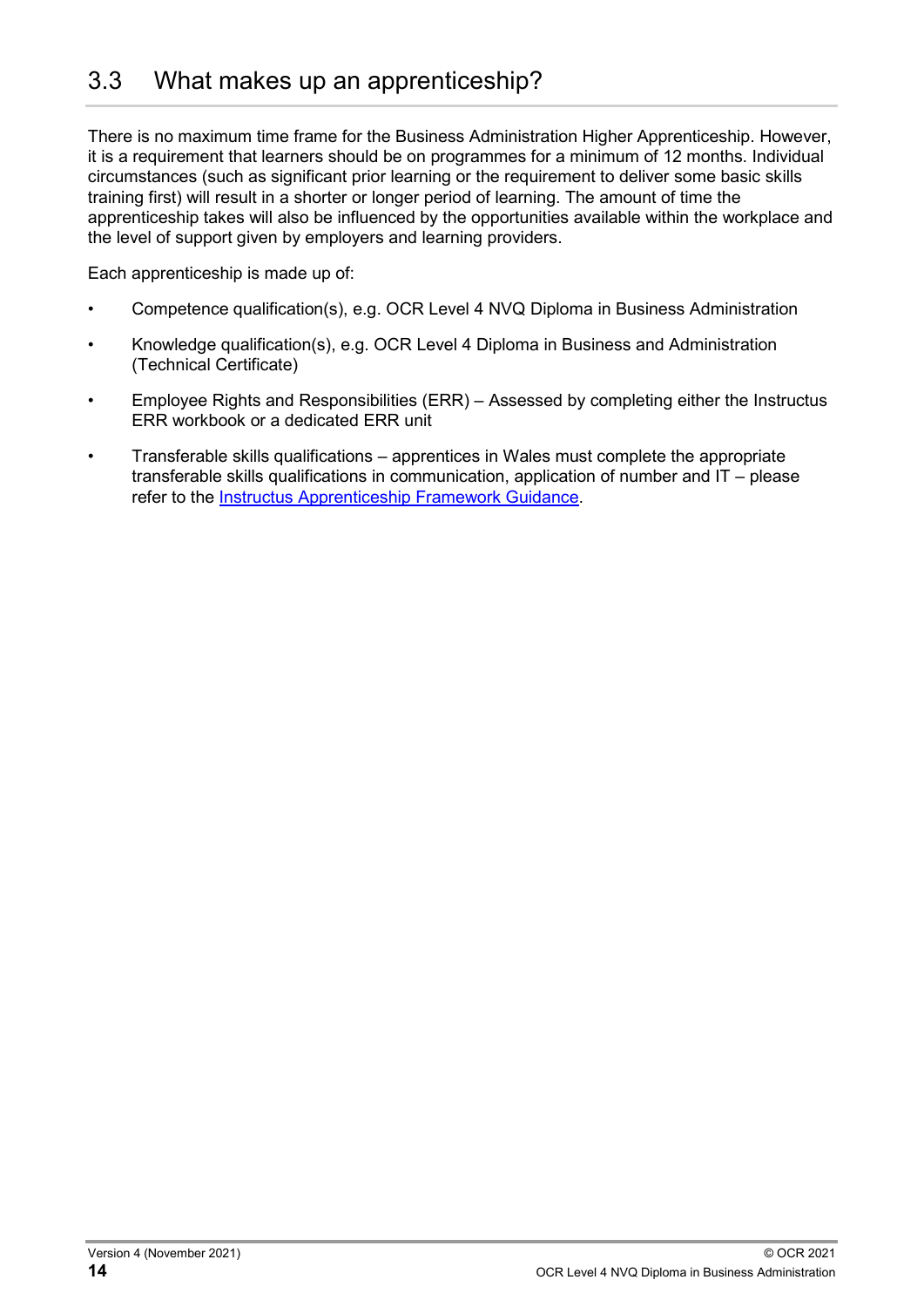# <span id="page-14-0"></span>4. Centre assessor and quality assurance personnel requirements

This section provides information on centre assessor and quality assurance personnel requirements for verified qualifications.

### <span id="page-14-1"></span>4.1 Assessment centre requirements

The occupational knowledge of those undertaking the roles of assessment and internal quality assurance is one of the key factors underpinning valid, fair and reliable assessment. The integrity of assessments and quality assurance is of paramount importance.

Your centre must:

- make sure there are sufficient trained or qualified personnel to assess the number of expected learners
- make sure there are sufficient trained or qualified personnel to internally quality assure for the number of learners and assessors (i.e. you must have at least one assessor and one Internal Quality Assurer (IQA) to run this qualification)
- put systems and internal quality assurance personnel in place to make sure that all assessments are valid, reliable, safe and manageable and suitable to the needs of the learner
- make sure evidence is authentic and sufficient
- make sure there is a standardisation process in place to make sure that all assessments are consistent and fair
- make sure those undertaking the roles of quality assurance and assessment maintain their skills, knowledge and understanding about assessment and quality assurance and the associated qualification
- make sure there is sufficient time to conduct effective assessment and internal quality assurance
- make sure any corrective measures, identified by OCR External Quality Assurers (EQAs) and OCR, are addressed.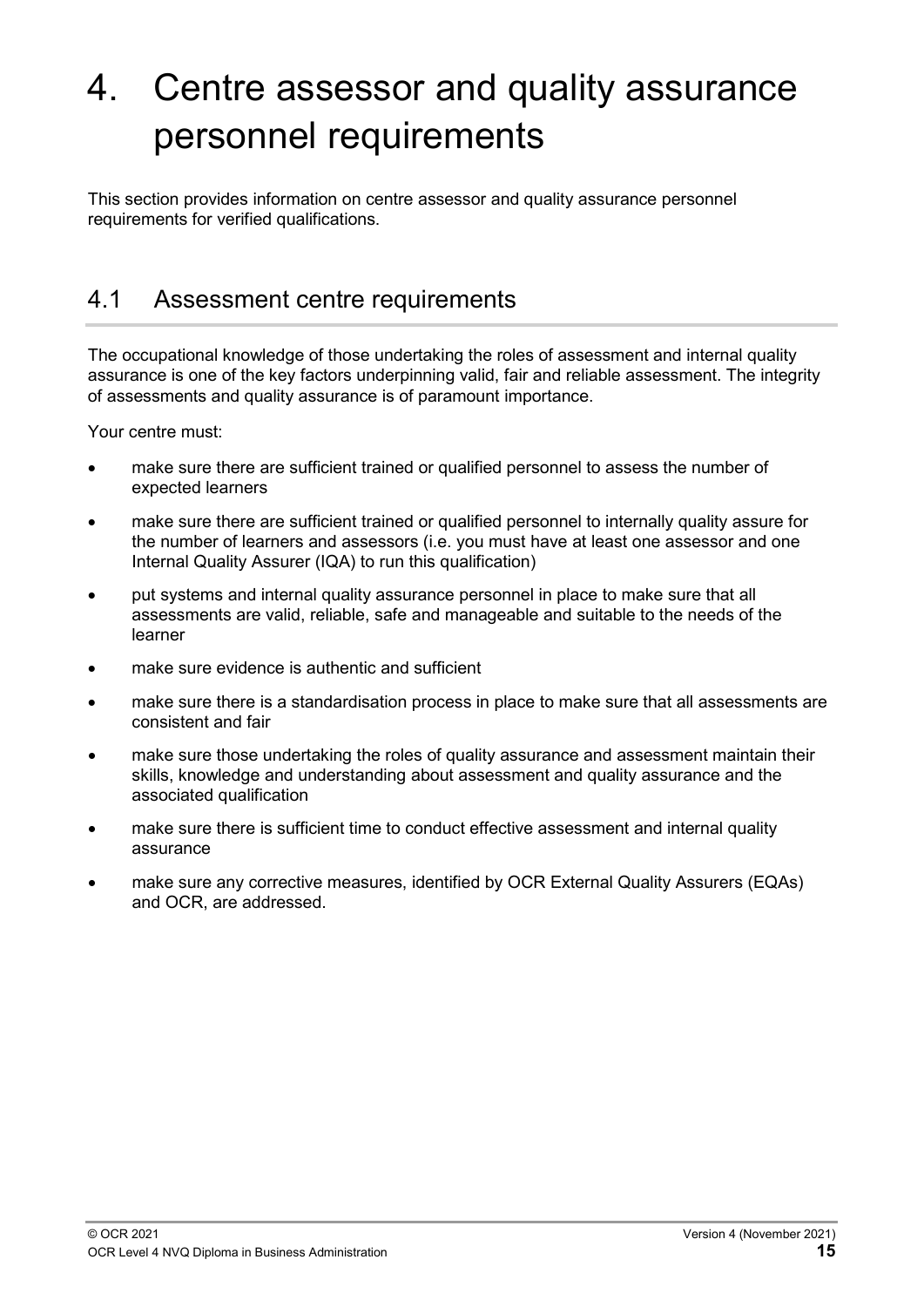<span id="page-15-0"></span>Assessment is an activity carried out by an individual either as a specific role or as part of a wider role, for example teacher, tutor, supervisor, manager. All centre assessors must have the role of assessor identified in their role profile.

All assessors must:

- have relevant current industry experience and competence in the occupational working area at, or above, the level being assessed
- hold, or be working towards, an appropriate assessor qualification (e.g. A1, CAVA, D32/33, TAQA). For those working towards an appropriate assessor qualification, it will need to be achieved within twelve months of the starting date and all decisions must be countersigned by a qualified assessor
- have direct or related relevant experience in assessment
- <span id="page-15-1"></span>be committed to further training and development.

### 4.3 Expert Witnesses

Expert witnesses can be drawn from a wide range of people who can confirm performance in the workplace, including line managers and experienced colleagues from inside the learner's organisation. Expert witnesses must have proven practical experience and knowledge relating to the content of the unit being assessed. The assessor will make the final judgement.

The expert witness is not consulted as a professional assessor, but as someone who is expert in the occupation to be assessed.

It is unlikely that someone could become an expert in their entire job role in less than six to twelve months of being employed in this field. They could, however, very quickly become an expert in the content of a single unit if this was the focus of their job role. The assessor should make a judgement as to the level of expertise held by a potential expert witness and, where necessary, confirm this with a relevant management team.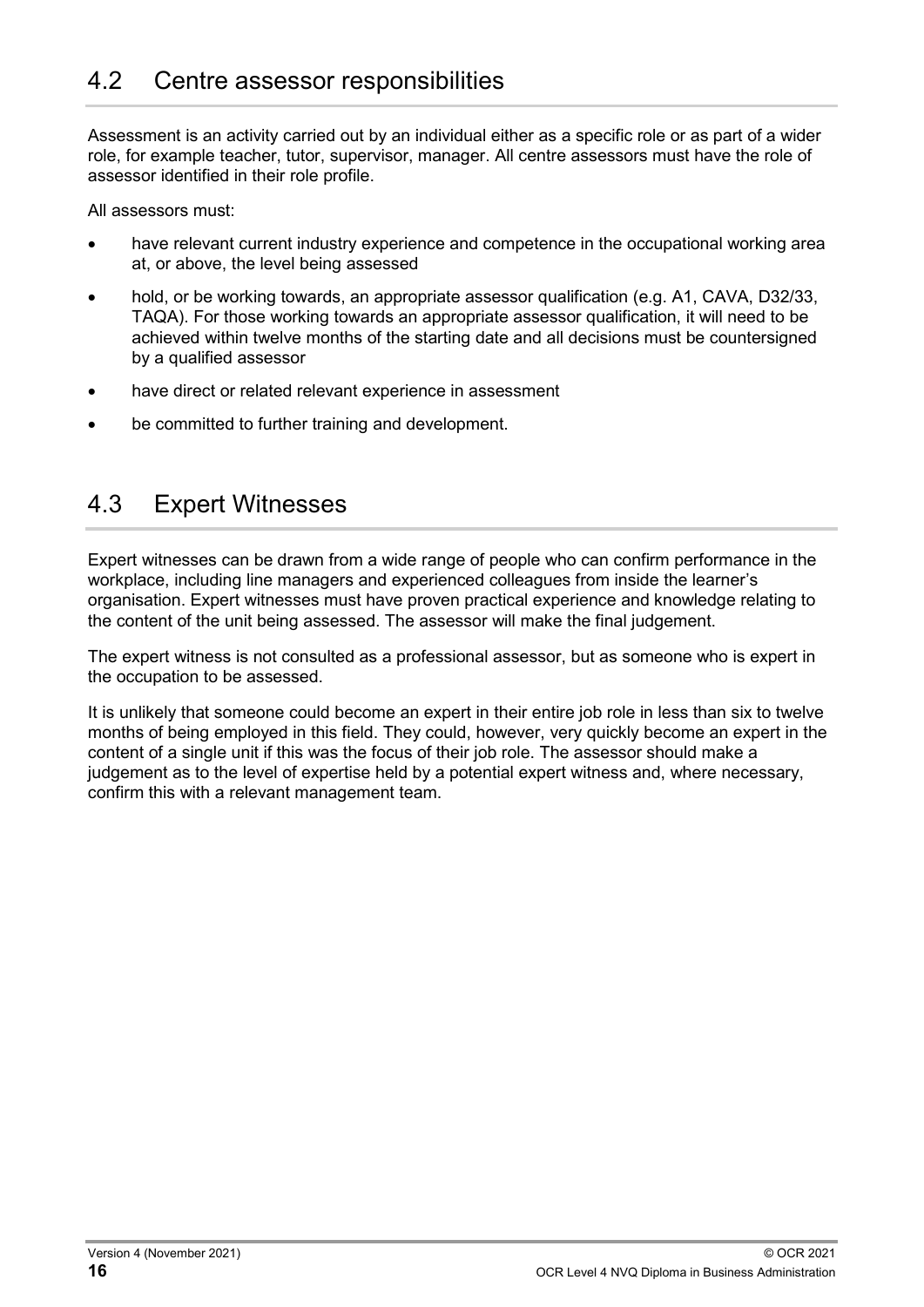<span id="page-16-2"></span><span id="page-16-0"></span>Internal quality assurance is an activity carried out by an individual either as a specific role or as part of an individual's wider role.

The IQA should have sufficient level of understanding to allow them to judge whether the assessor

All Internal Quality Assurers (IQAs) must:

- be qualified as an Internal Quality Assurer (IQA) (either V1, D34 or Award in the Internal Quality Assurance of Assessment Processes and Practice)
- be occupationally knowledgeable across the range of units for which they are responsible prior to commencing the role. IQAs must also sample the assessment process and resolve differences and conflicts on assessment decisions
- ensure that assessment has been carried out by persons who are occupationally competent within the area they are assessing
- maintain their occupational knowledge by actively engaging in continuous professional development activities in order to keep up-to-date with developments within the sector.

For the purpose of Internal standardisation, a member of staff needs to be nominated to take responsibility for this process.

The role of the IQA is to:

- make sure all centre assessors are assessing to the required standard
- make sure that all assessment decisions are fair, valid and reliable
- make sure feedback is given to all centre assessors and documented e.g. records of feedback
- suggest ways in which assessment may be brought into line to meet the required standards
- check that all units have been included in internal standardisation
- organise regular standardisation meetings / activities / events for the centre assessors
- <span id="page-16-1"></span>• provide feedback to centre assessors and identify development needs.

### 4.5 Continuing Professional Development (CPD)

All centre assessors and internal quality assurance personnel need to prove they have current working knowledge of the sector. This can be demonstrated by keeping records of evidence from occupational activities such as:

- internal or external work experience
- internal or external work shadowing
- other relevant CPD activities.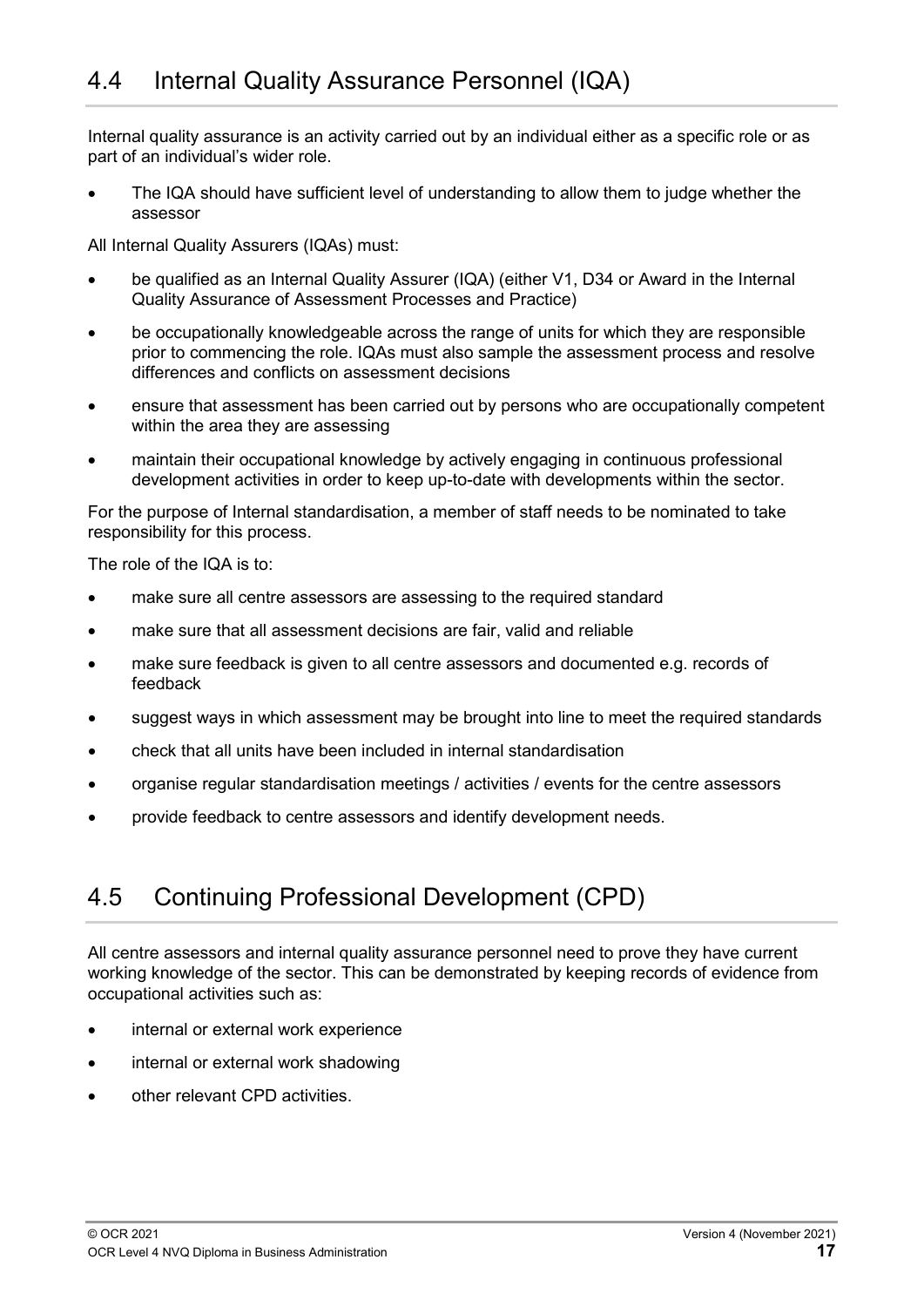# <span id="page-17-0"></span>5. Verified assessment

This section provides guidance on verified assessment: how to plan and manage assessment and what controls must be applied throughout the process. Your centre must comply with [OCR's](https://www.ocr.org.uk/Images/15895-ocr-criteria-for-verified-qualifications.pdf)  [criteria for verified qualifications.](https://www.ocr.org.uk/Images/15895-ocr-criteria-for-verified-qualifications.pdf) Non-compliance with the OCR Criteria will result in sanctions and actions which your EQA will discuss with you at your visit and document on the EQA report.

#### <span id="page-17-1"></span>5.1 Overview of the assessment

This qualification is internally assessed by centre assessors and quality assured by internal quality assurance personnel and externally quality assured by OCR.

#### **Teaching and Learning**

Tutors must make sure the additional guidance for each criterion is fully addressed so that learners can meet the requirements effectively.

Where additional guidance is contained in the unit, it is not exhaustive and may be expanded or tailored to particular contexts in which the unit is being taught and the assessment criteria applied.

We recommend that teaching and development of subject content and associated skills be referenced to real-life situations, using appropriate work-based contact and vocationally experienced delivery personnel.

#### **Evidence**

The Business Administration competence-based qualifications recognise competence in the workplace. Therefore evidence of competence should come from workplace activity and reflect attainment within an organisational context.

When you are satisfied that your learner has met all of the requirements for a unit, you must sign an evidence record sheet to confirm the assessment process is complete.

### <span id="page-17-2"></span>5.2 Assessment and the Data Protection Act

Centre assessors, who are responsible for assessing learners' evidence for internally assessed units, must make sure that learners know they must comply with the Data Protection Act 2018 and the UK General Data Protection Regulation (UK GDPR) when they are producing work for assessment. Learners must not reference another individual's personal details in any evidence produced for assessment. It is the learner's responsibility to make sure evidence that includes another individual's personal details is anonymised.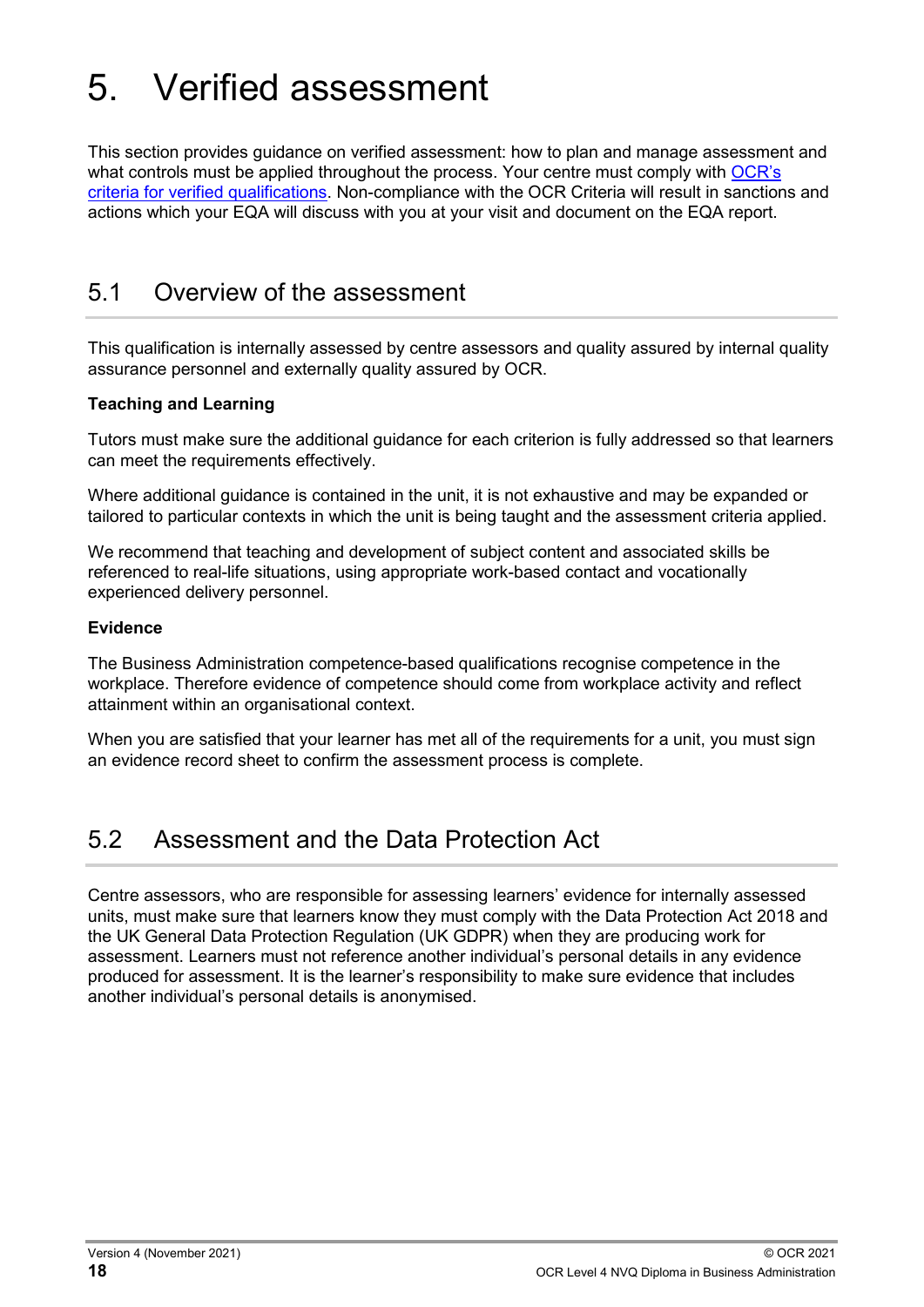<span id="page-18-0"></span>It is important that you carry out an initial assessment to identify learners' level of competence, knowledge and understanding and any potential gaps that need to be addressed.

This will also:

- help you and the learners identify the most appropriate optional units
- allow you to plan the assessment
- enable learners to understand the best place to start generating evidence.

For further information about entry requirements and prior learning see [section 1.3 Entry](#page-6-0)  [requirements](#page-6-0) and section 8.7 [Recognition of prior learning.](#page-37-0)

#### <span id="page-18-1"></span>5.4 Planning assessment

Centre assessors must take responsibility for planning assessment with learners. This will involve discussing details with learners including:

- agreeing the best source of evidence to use for particular units
- determining the best way of assessing the learner
- confirming the best times, dates and places for the assessments to take place
- agreeing a flexible timetable for unit completion and assessment.

Centre assessors must make a note of their assessment planning and regularly give feedback to **learners** 

### <span id="page-18-2"></span>5.5 Real work

Real work is where the learner is engaged in activities that contribute to the aims of the organisation by whom they are employed, For example in paid employment or working in a voluntary capacity or work placement.

Where the learner's performance is assessed in the workplace, this evidence should naturally occur in the learner's work role. This will include the learner's application of knowledge. This principle will apply to competence units. Simulation is **not** permitted for any competence units within this qualification.

Workplace evidence may be gathered in full, part-time, casual or voluntary employment or a 'work placement', e.g. full-time learners placed into a working environment for one day per week.

Supporting evidence for any work experience from a supervisor or manager must add to the assessment process.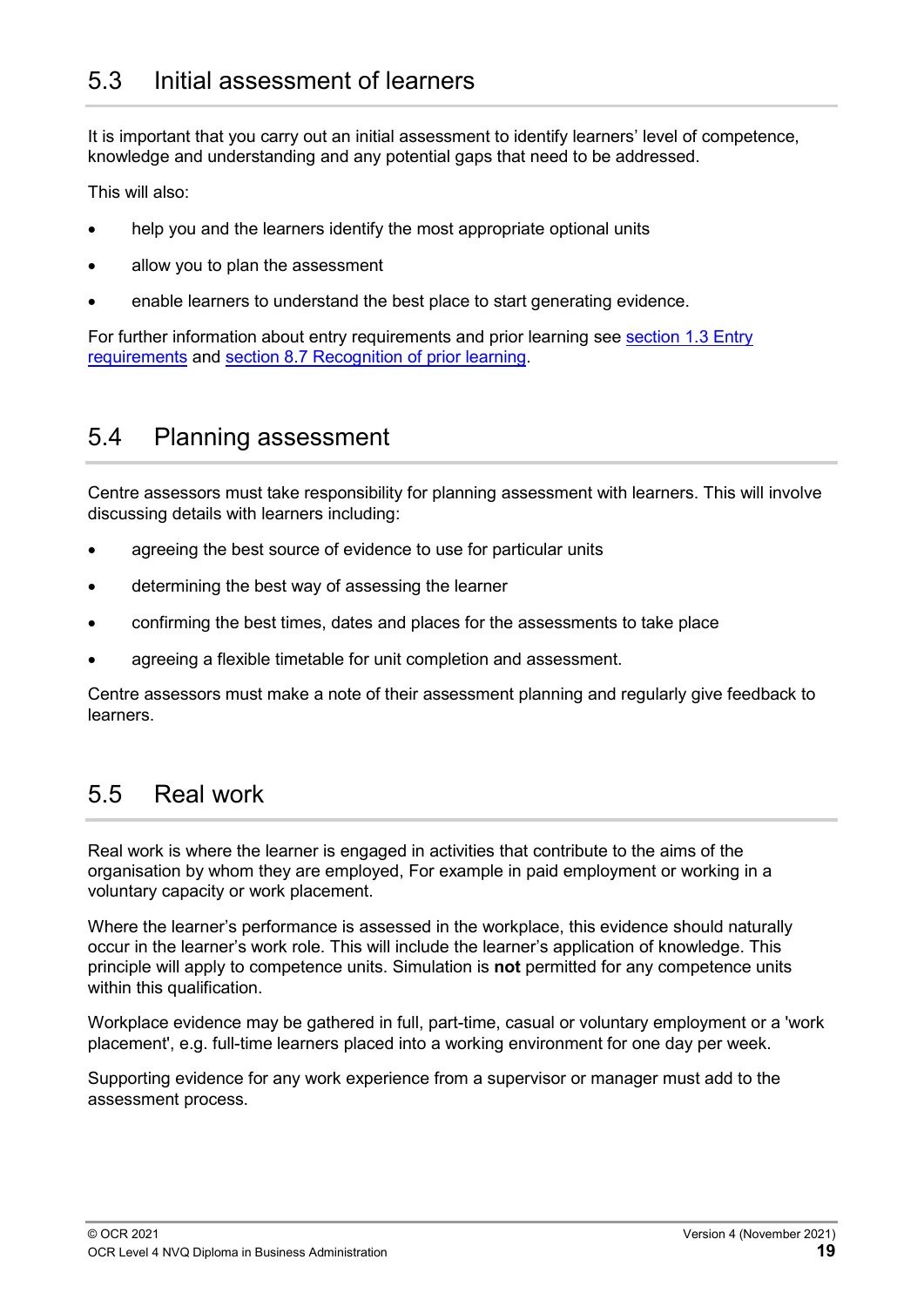<span id="page-19-0"></span>We have identified the main assessment methods suitable for this qualification:

- [Observation](#page-23-2) of practice by the assessor or expert witness for occupational specific units
- [Questioning](#page-24-0) of the learner or witness by the assessor
- **[Professional discussion](#page-24-3)**
- [Examining work products](#page-24-2) e.g. business letters, spreadsheets, diagrams
- [Examining written evidence](#page-26-2) e.g. assignments, tasks, projects or tests
- [Examining evidence from others](#page-25-0)

It is your responsibility to agree the best method of assessing a learner in relation to their individual circumstances.

The methods agreed must be:

- valid
- reliable
- safe and manageable
- suitable to the needs of the learner.

#### Valid

A valid assessment method is capable of measuring the knowledge or skills in question. For example, a written test cannot measure a learner's practical skills or their ability to work well with others.

Validity can be compromised if a learner does not understand what is required of them. For example, a valid method of assessing a learner's knowledge and understanding is to question them. If the questions are not relevant to the qualification or how they are phrased makes it difficult for the learner to understand, the validity of the assessment method is threatened.

Evidence must also be valid.

For example, it would not be appropriate to simply present an organisation's health and safety procedures as evidence towards Unit 7: *Support environmental sustainability in a business environment*, as it is not the learner's own work and does not evidence their understanding. It may be more appropriate for the learner and centre assessor to have a discussion about potential hazards and risks and how the policy relates to the Learning Outcome. This could include examples from the learner's own experience which could be used as evidence for specific learning outcomes. This discussion could then be assessed and recorded as evidence.

#### Reliable

A reliable method of assessment produces consistent results across different centre assessors on each assessment occasion. Internal quality assurance personnel (IQA) must make sure that all centre assessors' decisions are consistent.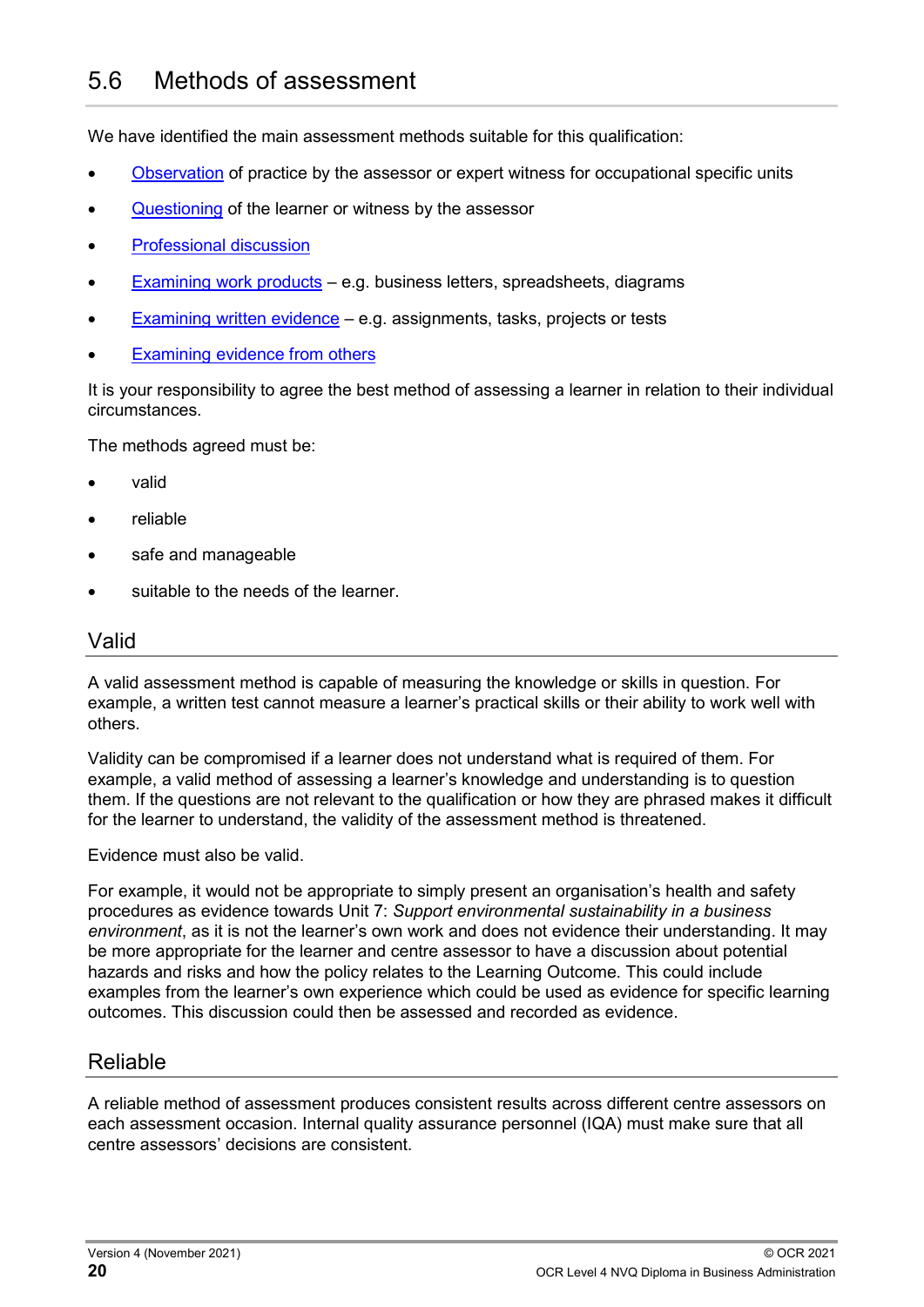#### Safe and manageable

Centre assessors and IQA must make sure that assessment methods used are safe and manageable and do not put unnecessary demands on the learner and/or the organisation they work for.

#### Suitable to the needs of the learner

We have designed this qualification so that achievement is accessible to all learners, in the context of the units.

For learners who have access requirements please see section 8.8 [Accessibility.](#page-37-1)

If centre staff think that any aspect of this qualification unfairly restricts access and progression, they should talk to their OCR EQA about this.

#### <span id="page-20-0"></span>5.7 Authentication

Assessors must be confident that the work they assess is the learner's own. This does not mean that a learner must be supervised throughout the completion of all work but the assessor must exercise sufficient supervision, or introduce sufficient checks, to be in a position to judge the authenticity of the learner's work.

Wherever possible, the assessor should discuss work-in-progress with learners. This will not only make sure that work is underway in a planned and timely manner but will also provide opportunities for assessors to check authenticity of the work and provide general feedback.

Where permitted by the unit, the work of individual learners may be informed by working with others, for example, in undertaking research, but learners must provide an individual response as part of any task outcome.

#### Plagiarism

Learners must not plagiarise. Plagiarism is the submission of another's work as one's own and/or failure to acknowledge the source correctly. Plagiarism is considered to be malpractice and work submitted for external quality assurance where plagiarism is suspected will be reported to OCR and investigated. The outcome of the investigation may involve sanctions/penalties imposed on learners, staff and/or the centre.

Plagiarism sometimes occurs innocently when learners are unaware of the need to reference or acknowledge their sources. It is therefore important that centres make sure that learners understand that work they submit must be their own and that they understand the meaning of plagiarism and what penalties may be applied. Learners may refer to research, quotations or evidence but they must list their sources.

If learner work has been copied from a published or electronic source, and has been referenced, this can still be classed as plagiarism. Where the copied work cannot be considered to be his/her own independent work and/or does not demonstrate the learner's own practice, understanding and knowledge of the subject.

The [JCQ Plagiarism in Assessments Guidance for Teachers/Assessors](https://www.jcq.org.uk/exams-office/malpractice/plagiarism-in-assessments---guidance-for-teachersassessors/) provides further information.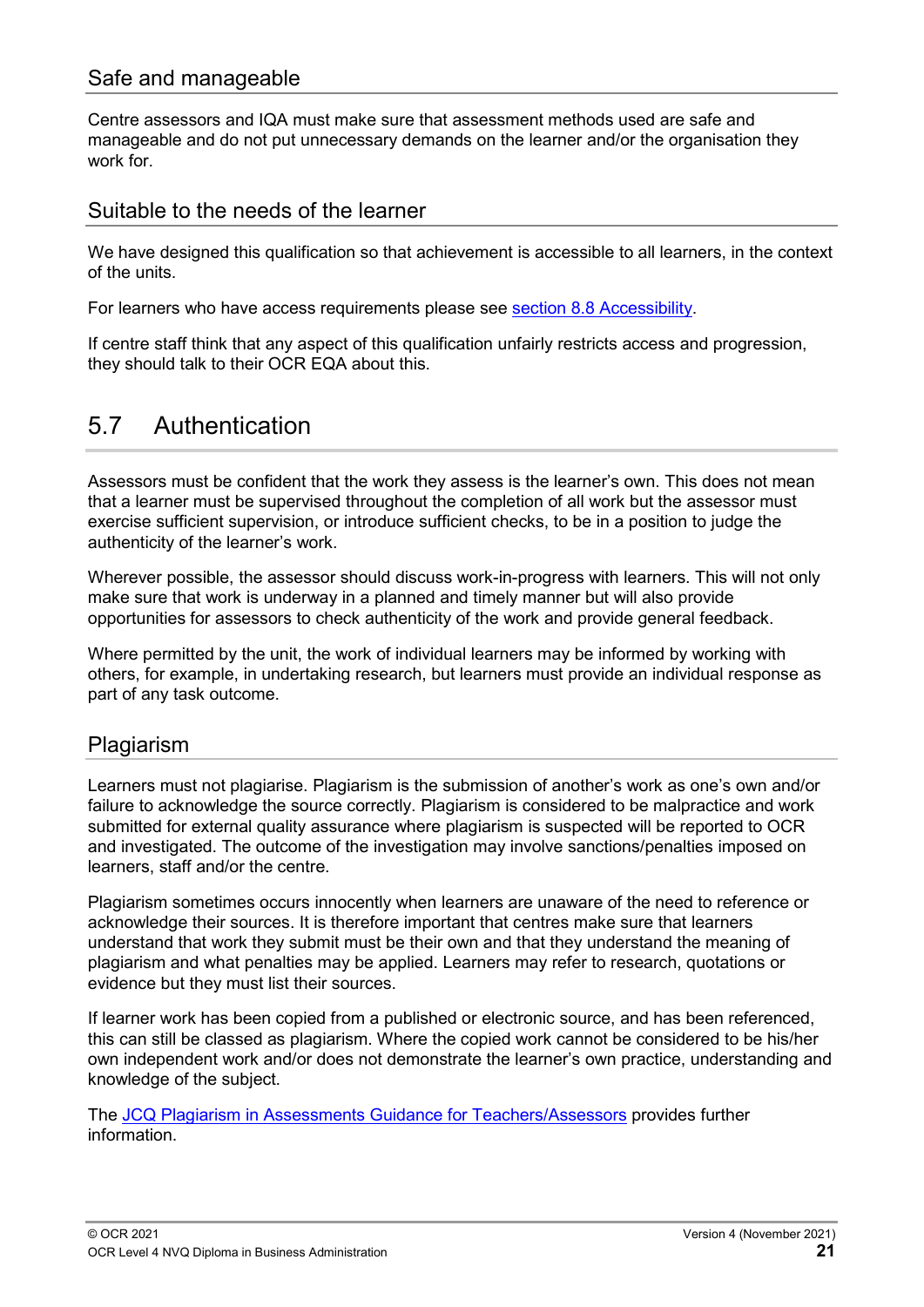#### Resubmitting work for assessment

While there are no restrictions on the number of times that a learner can resubmit evidence, it is the responsibility of the assessor to make sure that the details of any feedback and guidance are clearly recorded.

Resubmission at the centre assessment stage is intended to allow the learner to reflect on feedback and improve, but not to be an iterative process where they make small modifications through ongoing feedback to eventually achieve the desired level.

**Please note:** Your centre must confirm to us that the evidence produced by learners is authentic. The Evidence Record Sheet includes a declaration for learners to sign and is available from the webpage.

### <span id="page-21-0"></span>5.8 Making assessment decisions

Learners are not required to meet all the criteria every time they carry out an activity, but **it is necessary that all learners produce evidence to demonstrate they have met all assessment criteria in the unit**.

They must consistently provide sufficient evidence for you to be able to confirm that your learner is competent in their working environment.

Centre assessors should:

- plan with the learner
- assess learner performance, knowledge and understanding
- look at the evidence
- question and give feedback to the learner working towards the qualifications being assessed.

All criteria in the unit must be completed before you as centre assessor can sign the unit off as complete.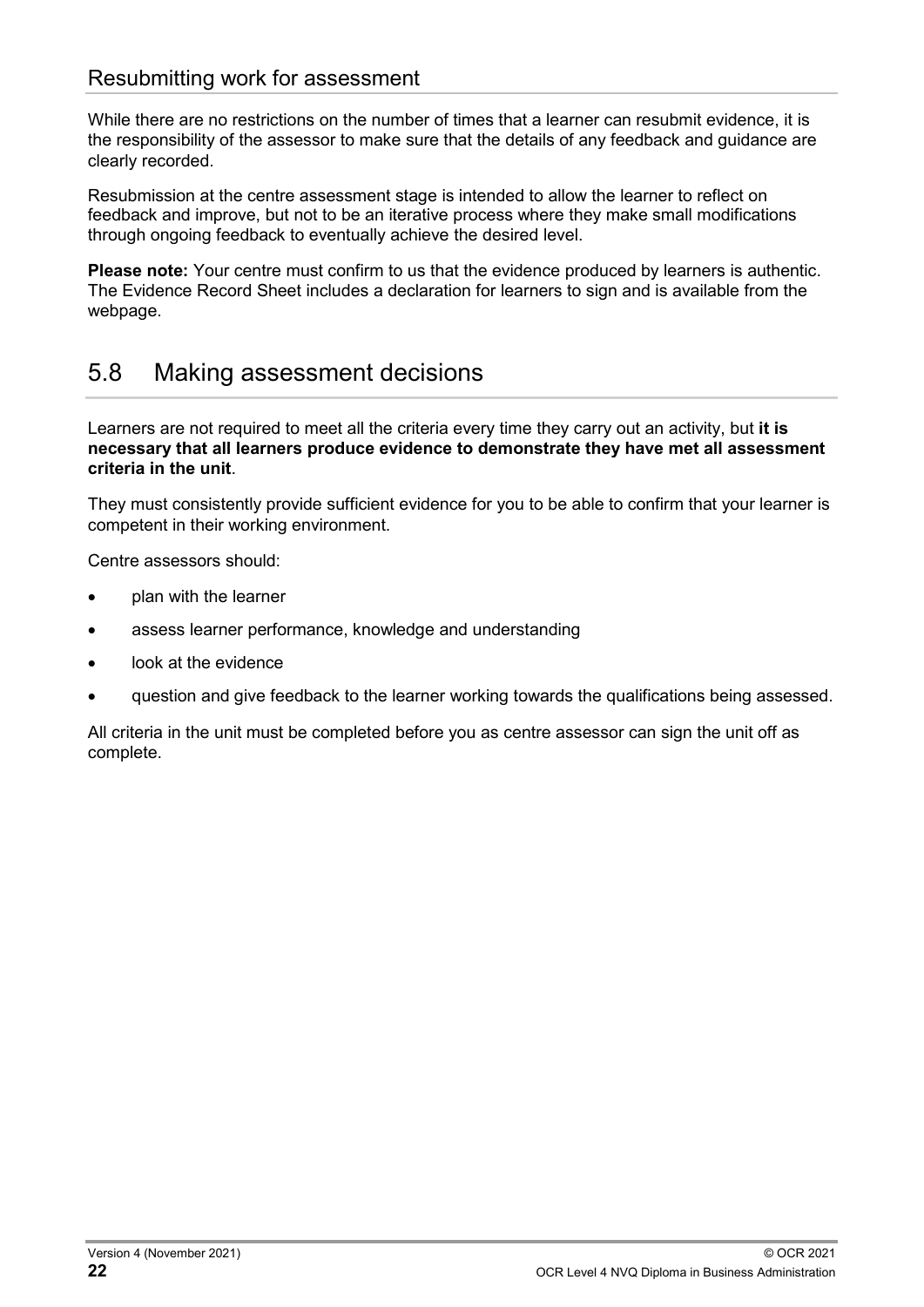<span id="page-22-0"></span>Learners' evidence should be in an appropriate format to demonstrate the skills, competency, or application of knowledge and understanding, as specified in each assessment criteria in the unit in question.

Learners must not reference another individual's personal details in any evidence produced for summative assessment. It is the learner's responsibility to ensure that any evidence which includes another individual's personal details is anonymised to comply with the Data Protection Act 2018 and the UK General Data Protection Regulation (UK GDPR).

Evidence can take many forms, for example, written work, audio/visual recordings, digitally formatted documents, a product or photographs (of a product). It is not permitted to use photographs of children without parental permission.

If group work is used as evidence, the learner's contribution must be clearly identified.

Evidence can come from a number of sources. A list of the main sources of evidence is provided below:

- **[Observation](#page-23-2)**
- **[Questioning](#page-24-0)**
- [Professional discussion](#page-24-3)
- [Work products](#page-24-2) the outcome or product of a learner's work activity
- [Witness statements](#page-25-0)
- [Personal or learner statement](#page-26-0)
- [Assignments, tasks, projects or tests](#page-26-2) centre devised projects, e.g. a case study

Learners should take responsibility for the development of their own portfolios, with appropriate support from tutors, employers and peers. They should be aware of the need for clear presentation and ordering as an aid to assessment and referencing once the work is submitted.

Where evidence is relevant to more than one assessment criterion in one or more units, the learner should cross-reference the evidence within their unit portfolio so that it can be considered by you as centre assessor and by the OCR external verifier if required.

An Evidence record sheet is available to download from our website. Learners can use this sheet to record their evidence and link it to the assessment criteria in one unit. You **must** use this sheet or your own suitable alternative to allow the OCR external verifier to see which assessment criterion each piece of evidence refers to.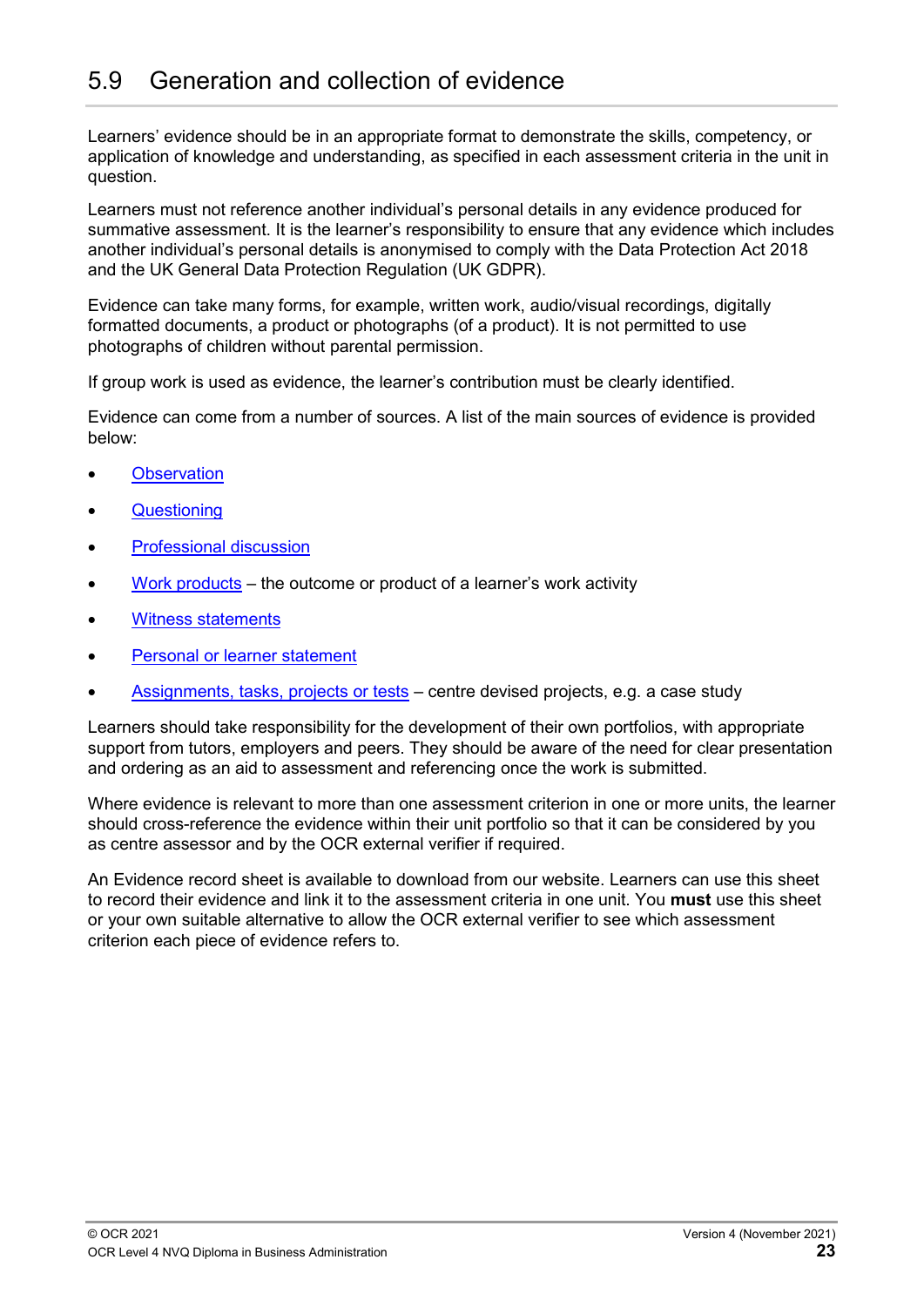## <span id="page-23-0"></span>5.10 How much evidence is needed?

It is difficult to give detailed guidance regarding the amount of evidence needed, as it depends on the type of evidence collected and the judgement of centre assessors.

It is not the quantity of the evidence produced; it is the quality and breadth of evidence, that they have produced themselves, ensuring it meets all of the assessment requirements and assessment criteria.

Centre assessors should discuss with learners the most suitable sources of evidence and ensure learners are aware of the importance of quality rather than quantity when presenting evidence for assessment. The quality and breadth of evidence presented should determine whether a centre assessor is confident that a learner has met the requirements of the unit.

Assessors must be convinced, from the evidence presented, that learners working on their own can work independently to the required standard.

#### <span id="page-23-1"></span>5.11 Assessment of the evidence

It is the assessor's responsibility to:

- assess the evidence presented by the learner
- provide feedback to the learner
- make an assessment decision, which will be confirmed through internal and external quality assurance.

<span id="page-23-2"></span>Assessors will judge learners' evidence against the assessment criteria specified in the unit.

### 5.12 Observation

Centre assessors may carry out observations of a learner undertaking activities or tasks and make an assessment decision based on the learner's performance, i.e. what they can do or the process they have gone through.

Sometimes, the observation can also provide inferred evidence of what a learner knows.

The observation should be of naturally occurring practice in the learner's work role.

Centre assessors and learners should plan observations together but it is the centre assessor's responsibility to record the observation. After the observation has taken place, you must record an assessment decision and the justification for the decision. This should include sufficient information about what was observed to ensure the assessment criteria has been met and enable the assessment to be quality assured. Centre assessors should also give feedback to the learner.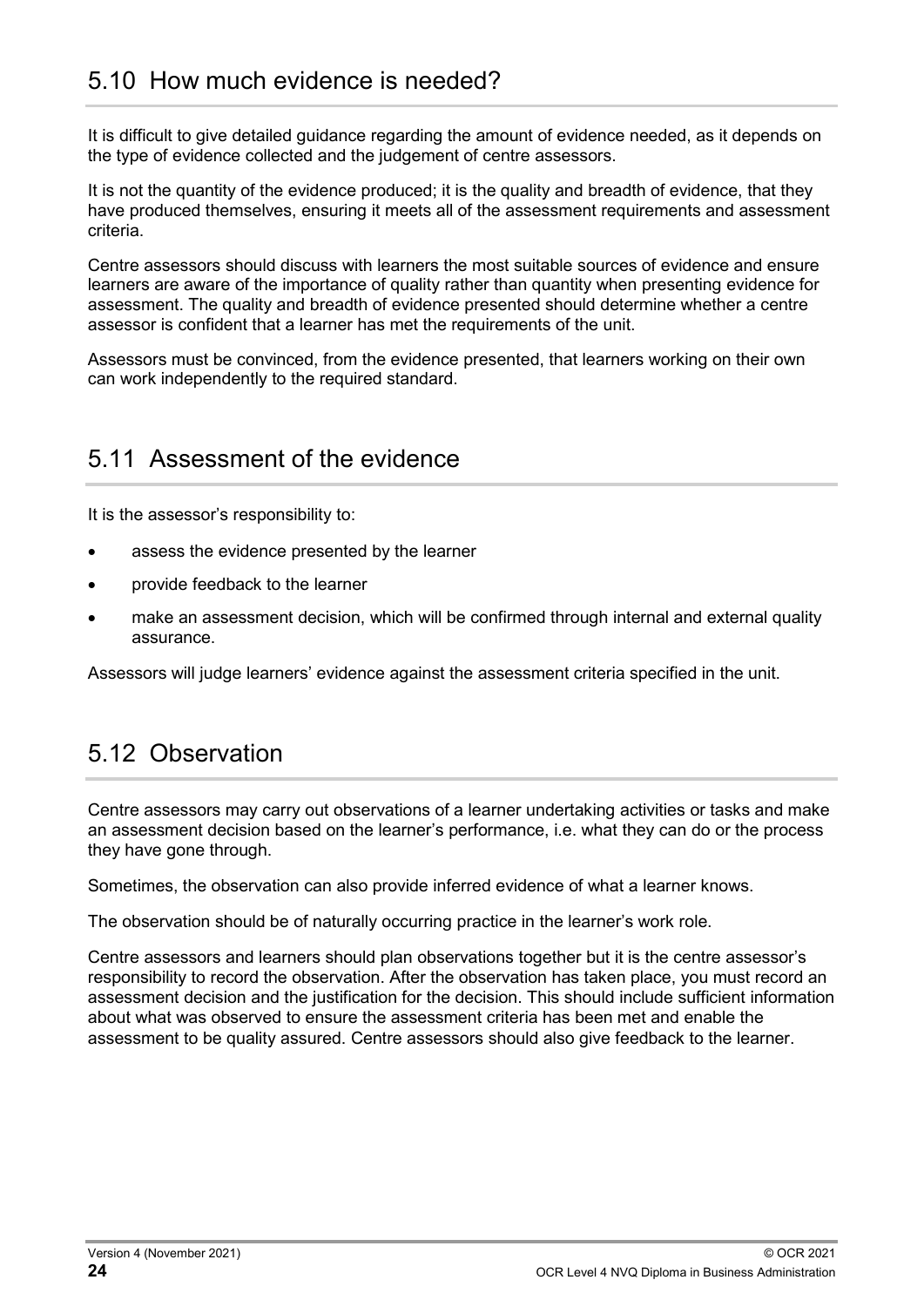<span id="page-24-0"></span>Centre assessors may question a learner for the assessment of this qualification.

Questioning the learner is usually an ongoing part of the assessment process, and it is necessary to:

- test a learner's knowledge of facts and procedures
- check if a learner understands principles and theories *and*
- collect information on the type and purpose of the activities a learner has been involved in.

For the most part, you should use open-ended questions, i.e. questions that cannot be answered by the learner with one word responses, e.g. 'yes' or 'no'. Open-ended questions require thought and detail in order to answer the question. You should be careful to avoid complicated questions which may confuse the learner.

It is important that you record assessment decisions after you have questioned the learner. You must record enough information to justify your decisions. This does not mean that you must record the questions and answers word for word, but you must record enough detail to allow the assessment to be quality assured.

### <span id="page-24-3"></span><span id="page-24-1"></span>5.14 Professional discussion

Professional discussion is a structured, planned and in-depth discussion recorded by your centre assessor. It allows the learner to present evidence of competence and to demonstrate skills, knowledge and understanding through discussing the evidence and showing how it meets the requirements of the qualification.

The purpose of the discussion is to explore the level of the learner's competence and ensure their actions are based on a firm understanding of principles which underpin the competence.

<span id="page-24-2"></span>You should guide the discussion by using open questioning and active listening.

## 5.15 Work products

Work products are produced in the workplace. They should be of naturally occurring practice in the learner's role. The evidence presented for assessment may be the actual product or a record of the product, e.g. business letter, email, spreadsheet.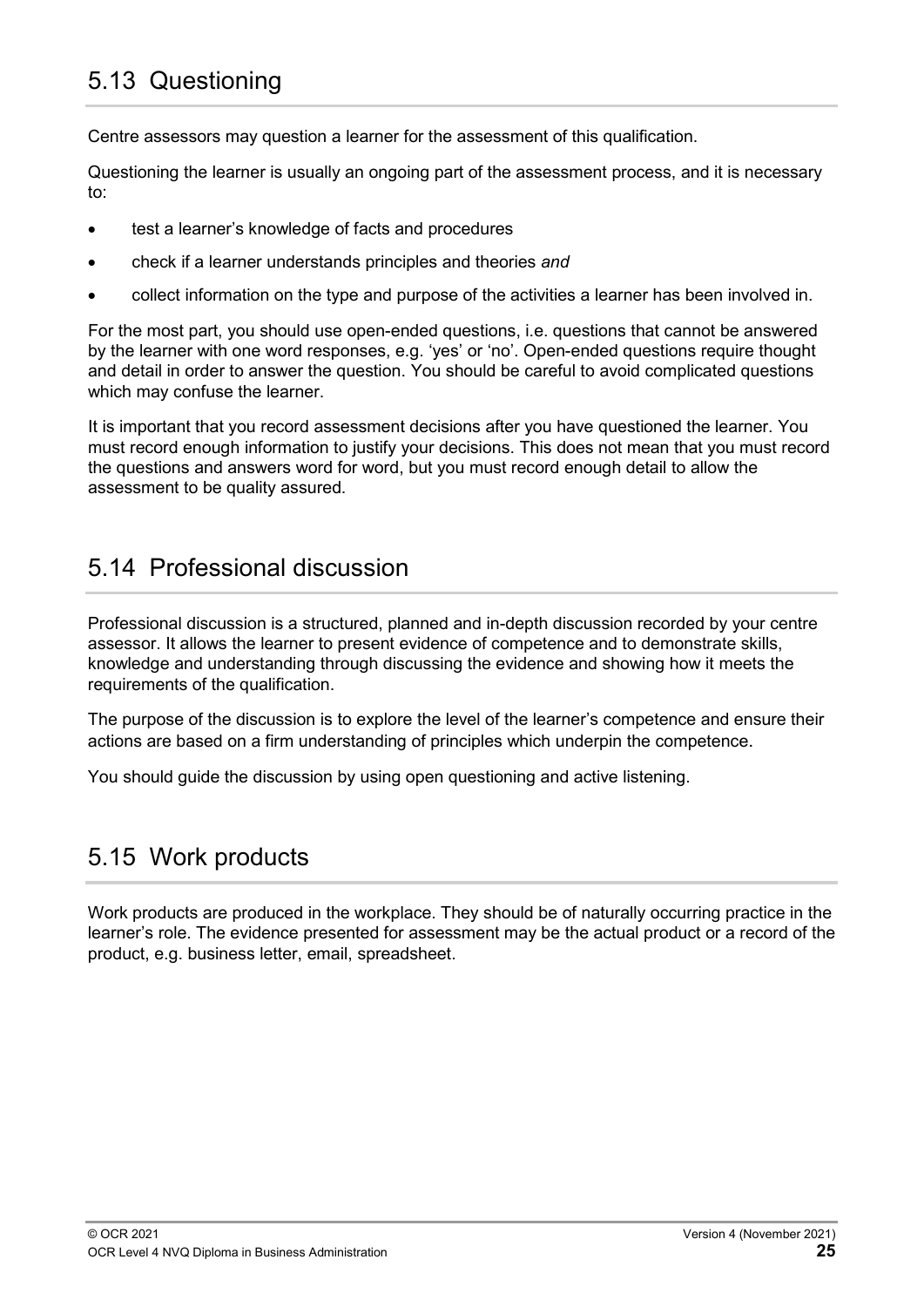### <span id="page-25-0"></span>5.16 Witness statements

Witness statements are a record of witness testimonies. A witness statement is used to support work or evidence sourced from confidential or sensitive material, e.g. data protection. It should not be used to evidence achievement of a whole unit.

The witness must not be related to the learner and must be in a position to make valid comments about the learner's performance, e.g. tutors or workplace supervisors.

It is not acceptable for learners to produce written witness statements for witnesses to sign.

Witness statements:

- must describe what they witnessed the learner doing
- can be written or verbal accounts of the learner's performance
- do not have to be written by the witness; they may be recorded by the assessor after discussion with the witness and confirmed as accurate by the witness
- can be used to directly support work or as evidence of work based on confidential or sensitive sources e.g. data protection
- should not contain a list of skills
- should not be used as evidence of achievement for a whole unit.

A centre assessor will judge whether the evidence presented meets the standards required by the assessment criteria for the unit. Often, it will be necessary for assessors to contact witnesses to ensure:

- the witness statement is authentic
- the assessor's interpretation of the witness statement is accurate.

Where a witness provides a written statement, they should include the following:

- the learner's name
- the date, time and venue of the activity
- a description of the activities performed by the learner
- the date the statement was written
- a description of their relationship to the learner
- the witness' signature and job title
- the witness' contact details, e.g. telephone number.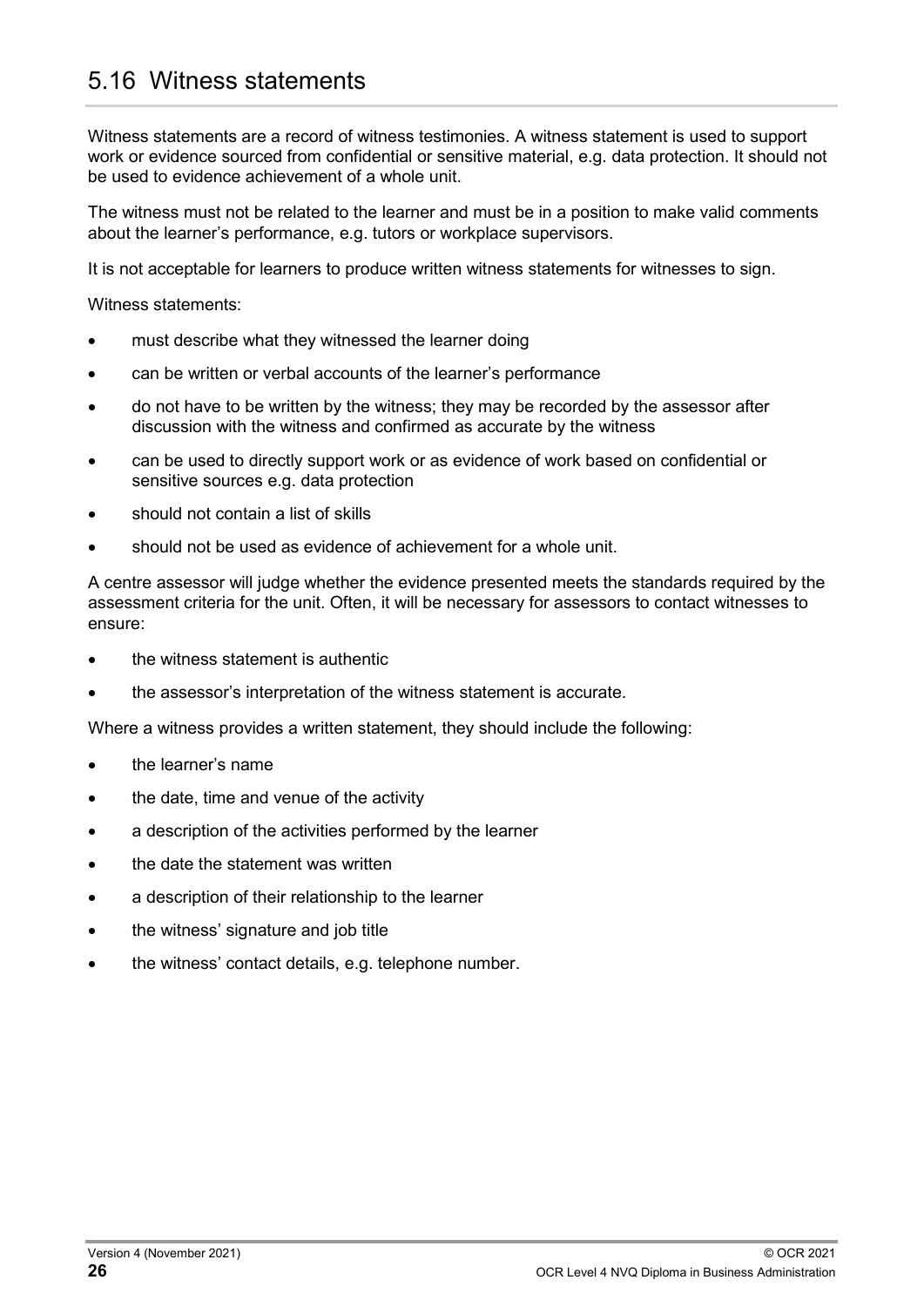<span id="page-26-0"></span>This is a learner's own account of what they did.

Personal statements can be a:

- written or verbal account of specific incidents, activities or situations
- log or diary
- reflective account.

All personal statements made by learners must be authenticated as a true account of what took place by an appropriate witness, e.g. tutor, employer, peer.

#### <span id="page-26-2"></span><span id="page-26-1"></span>5.18 Assignments, tasks, projects or tests

For some units it may be appropriate for your centre to devise assignments, tasks, projects or tests. This provides your centre with opportunities to meet the needs of the learner and local employers.

Centres will need to ensure that any assignments, tasks, projects or tests enable learners to meet all of the assessment criteria in the units.

Your centre is best placed to decide on an appropriate context for the assessment for your learners.

Tutors must ensure learners are clear about the tasks they are to undertake and the assessment criteria which they are expected to meet.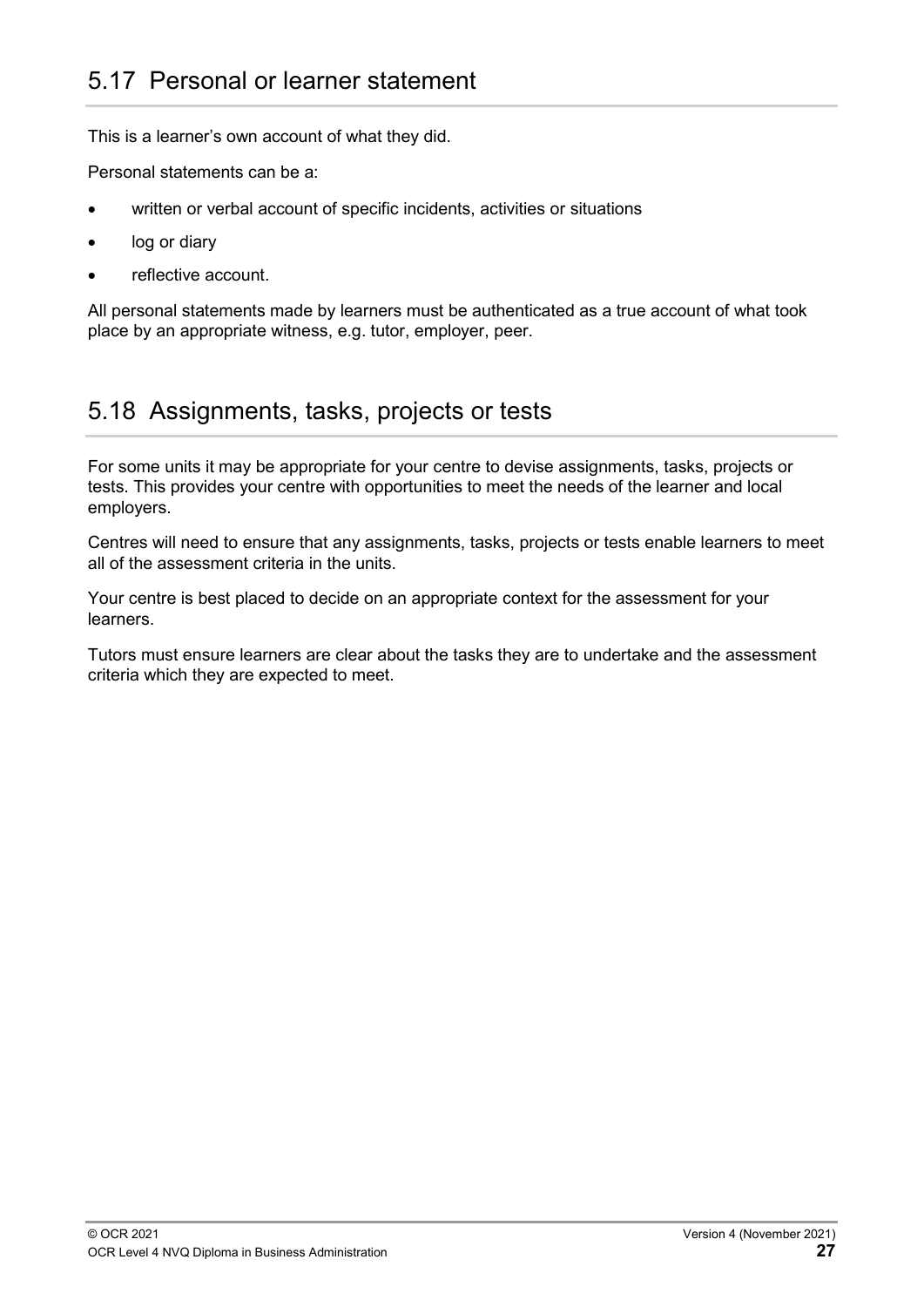<span id="page-27-0"></span>A cumulative assessment record (CAR) is the learner's record of the evidence that has been assessed and accepted as proof of competence by the internal assessor.

Templates for the recording documents to be used in a cumulative assessment record (CAR) may be provided by OCR or they may be designed by the centre and approved during the approval visit or by the OCR external verifier. The forms can be in any format but as a minimum they must contain the following information:

- the learner's name and location
- the title and level of the qualification they are taking
- the learner's start date on the programme and confirmation of learner registration
- the name of the centre assessor
- the name of the internal quality assurance personnel
- the date and outcome of the initial assessment of the learner
- dates and details of learner reviews and feedback sessions
- assessment method(s) used
- dates of all assessments and their outcomes (that is, the decision whether the learner has met the requirements or not) cross-referenced to the unit
- enough detail of the assessments to justify the decision made
- dates and outcomes of internal quality assurance
- action resulting from internal quality assurance
- learner's achievement(s).

Learners must record, on the relevant documents, all the evidence presented for assessment. These records will also be used by the centre assessor and internal quality assurance personnel to record assessment decisions. They can also be used to record progress towards the achievement of units.

Filling in these documents, is an on-going process involving discussion and agreement between the learner and their centre assessor. The learner should fill in and keep the CAR while working towards their qualification. A centre assessor may help the learner complete the CAR if necessary. It may be viewed by the centre's internal quality assurance personnel and OCR external verifier for sampling purposes as part of the quality assurance process.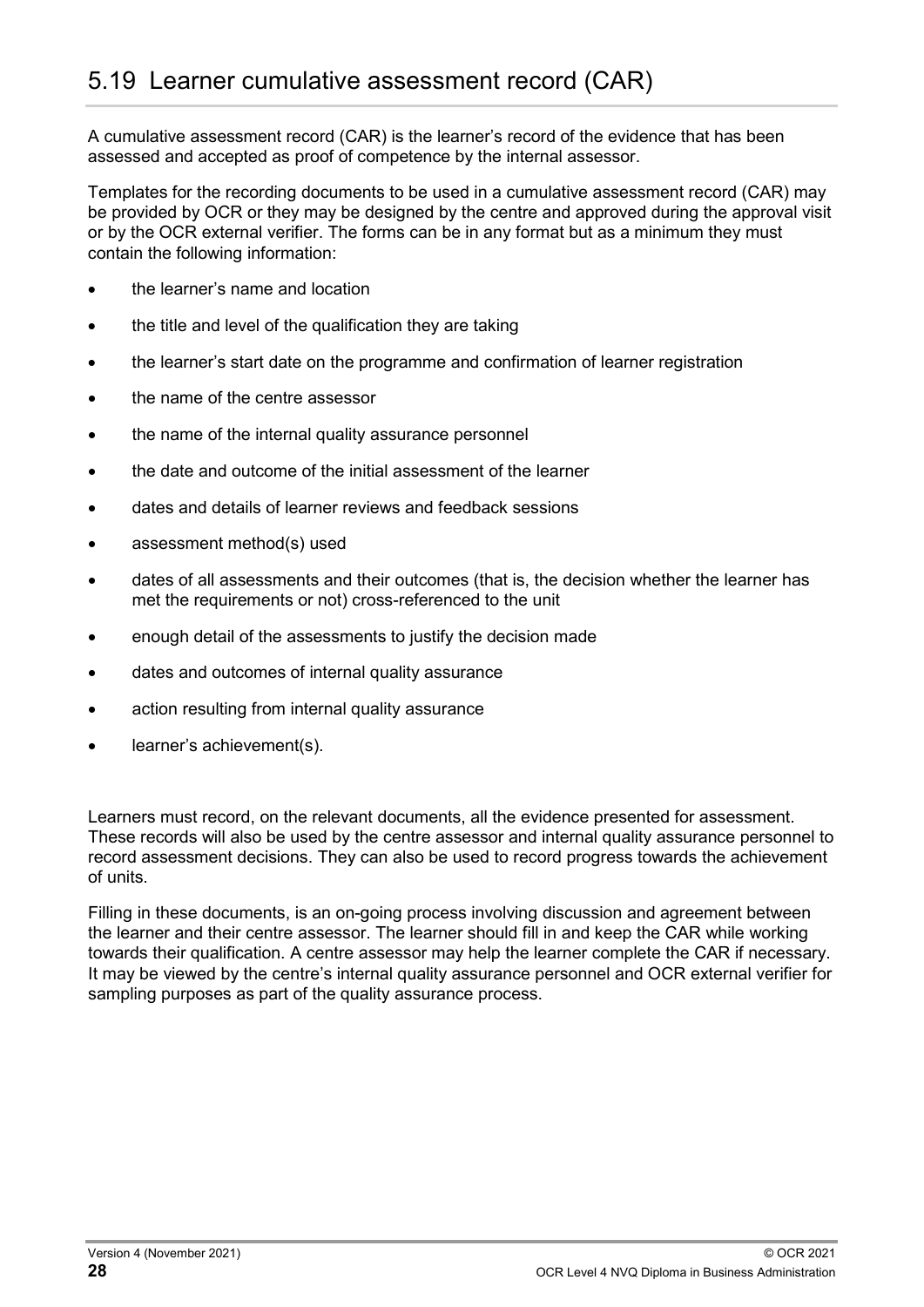#### <span id="page-28-0"></span>Internal quality assurance

It is your centre's responsibility to appoint internal quality assurance personnel (See [section 4.4](#page-16-2) [Internal Quality Assurance Personnel \(IQA\)\)](#page-16-2) to manage the internal quality assurance (IQA) process.

The purpose of internal standardisation is to monitor standards and to ensure consistent and reliable assessment decisions across all staff, ensuring that all assessment requirements of the qualification are met. Internal standardisation provides a system for checking the quality of assessment to make sure that it is, valid, authentic, current, and reliable.

For this qualification you must carry out internal quality assurance to make sure that all learners' evidence is assessed consistently to the required standard.

A nominated member of staff (IQA) at your centre must take responsibility for the process and will:

- advise on interpretation of the standards, including feedback from previous assessments (where relevant)
- provide advice and support to centre assessors (staff who are assessing the qualification)
- monitor and observe assessment practice to ensure that all assessments are in line with the required standards.
- make sure feedback is given to all centre assessors and documented e.g. records of feedback
- maintain quality assurance documentation
- liaise with the allocated EQA.

There are three stages of assessment where internal standardisation plays a vital role: setting of assessments – including devising and/or modifying by centres, production of evidence and expectations and standardising centre staff assessment decisions.

Internal standardisation is an ongoing process and should always include the following formal stages:

- review centre devised / modified assignments, if relevant
- standardise assessment decisions
- sample assessment evidence
- review assessment practices.

[A guide to internal standardisation for vocational qualifications](https://www.ocr.org.uk/Images/286460-internal-standardisation-generic-guide.pdf) is available on the OCR website.

#### External quality assurance

Once you make learner registrations, we will allocate an EQA who will arrange to visit your centre to verify your assessments and internal quality assurance. OCR will contact you to request information on the learners and assessment staff is sent to the EQA.

EQA visits take place twice a year (roughly 6 months apart) and at the end of each EQA visit a provisional date is agreed for the next visit. Visits take place irrespective of whether certification claims have been made as learners are sampled mid-qualification as well as at the point of certification. When learners have completed units of the qualification and they have been assessed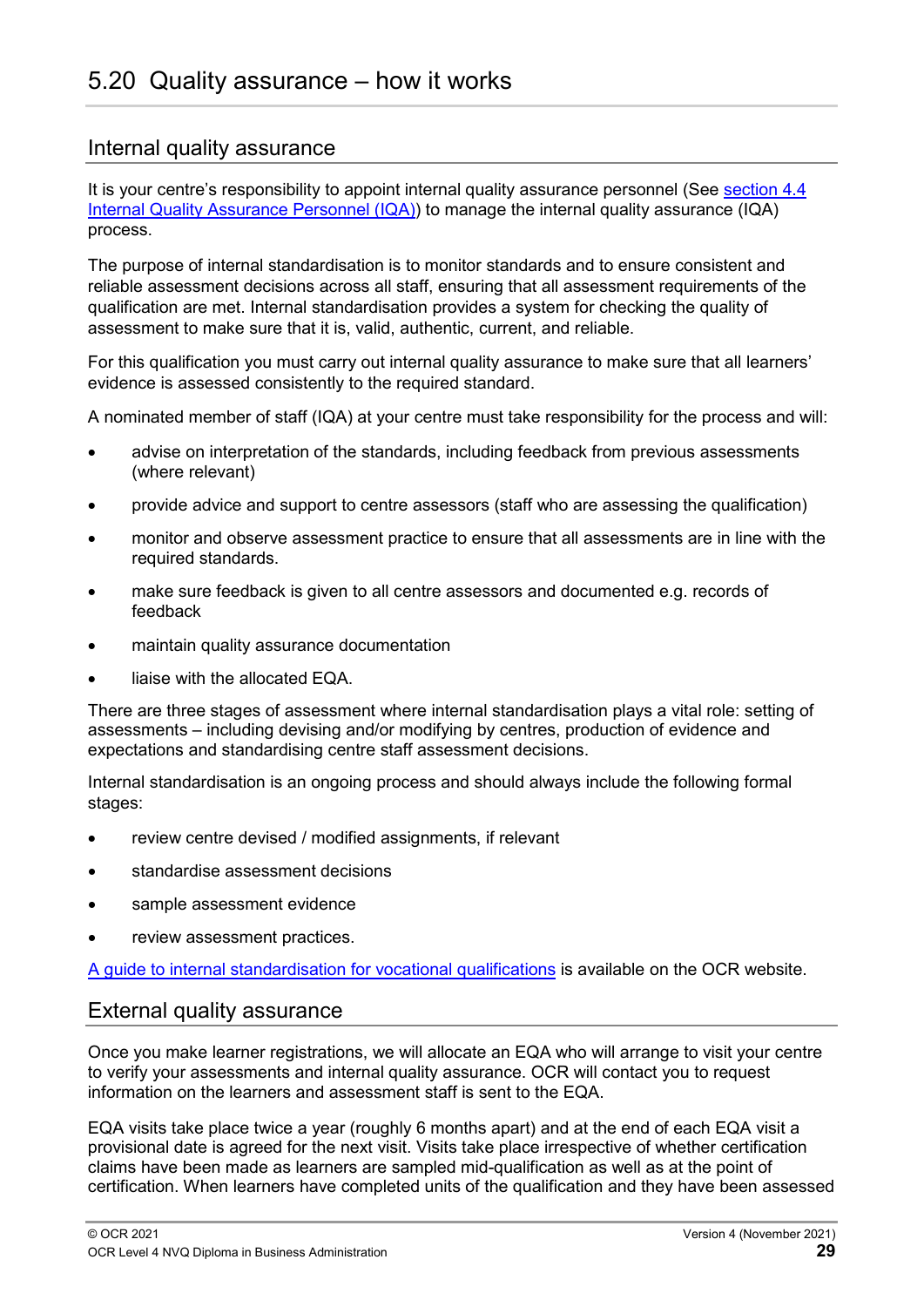and internally quality assured, claims for the units or full awards can be made via OCR Interchange.

The EQA **must** interview learners, centre assessors and internal quality assurance personnel during their visits.

For each external quality assurance visit your centre must have available and provide access to the OCR EQA:

- the learner assessment records for all learners
- all evidence/portfolios for learners certificated by Direct Claims Status (DCS) since the last EQA visit
- the portfolios for learners the EQA has requested to sample
- assessments taking place for observation, when requested/arranged
- OCR's on-line claim system (Interchange)
- as requested by the EQA, learners, centre assessors and internal quality assurance personnel which may include any claims for certificates through Direct Claims Status (DCS)
- a sample signature list for all centre assessors and internal quality assurance personnel
- details of training, curriculum vitae and original certificates for new members of the assessment team. Authorised copies of original certificates and updated documents for existing assessment team members
- all centre records, see the next section for more details
- evidence of achieving action points and/or recommendations since the last EQA visit,
- if recorded evidence is used, make sure all recordings and appropriate playback equipment is available.

#### Centre records required for quality assurance

Your centre must make sure that internal quality assurance and learner assessment records are available for external quality assurance purposes. These records must be securely held by your centre for a minimum of three years following learner achievement of the qualification (i.e. from the date of certification).

As a minimum these must record the following information:

- the learner's name and location
- the title and level of the qualification they are taking
- the learner's start date on the programme and confirmation of learner entry
- the name of the centre assessor
- the name of the internal quality assurance personnel
- the date and outcome of the initial assessment of the learner
- dates and details of learner reviews and feedback sessions
- assessment method(s) used
- dates of all assessments and their outcomes (that is, the decision whether the learner has met the requirements or not) cross-referenced to the unit
- enough detail of the assessments to justify the decision made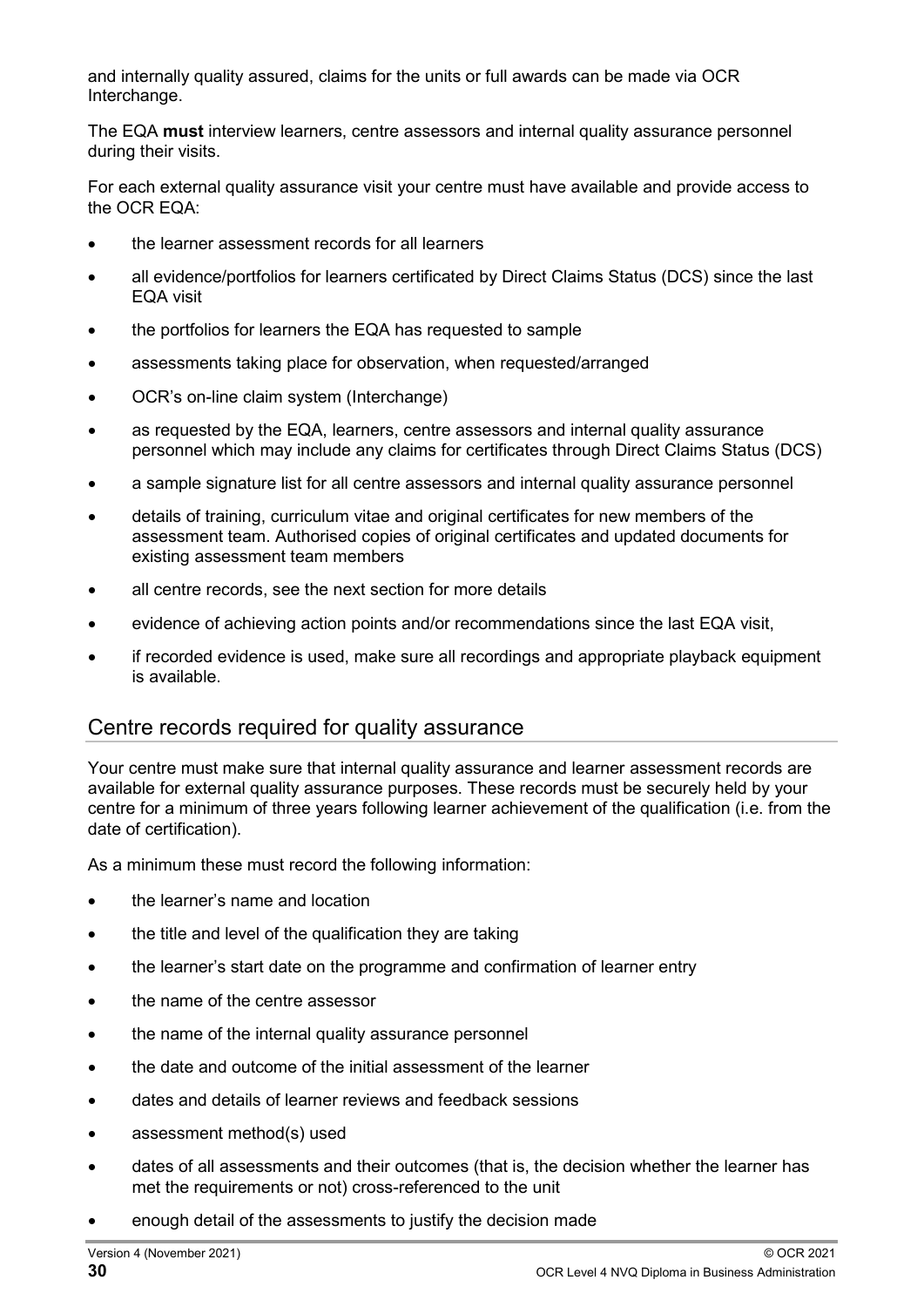- an indication of the frequency, and reason for, the use of simulation, if used
- dates and outcomes of internal quality assurance
- action resulting from internal quality assurance
- learner's achievement(s).

Records should show formative assessment decisions (ongoing decision making), summative assessment decisions and feedback to the learner.

#### OCR External Quality Assurer (EAQ) reports for centres

Our EQA will report against the [OCR criteria for verified qualifications.](https://www.ocr.org.uk/Images/15895-ocr-criteria-for-verified-qualifications.pdf) Our EQA will use the report to provide feedback to your centre and to OCR.

All EQA reports are reviewed by OCR and their actions/recommendations are considered. The final decision on the application of sanctions at Level 2 or above lies with OCR.

If your centre is found to be non-compliant with any of the OCR criteria this will result in action(s) and appropriate sanction(s) being recommended. When a sanction is recommended there will always be one or more actions for your centre to address.

If you wish to appeal a sanction or EQA decision then you should follow the link to  $OCR$ [Administration area -](https://www.ocr.org.uk/administration/other-vocational-qualifications/post-results/appeals/) Post result services.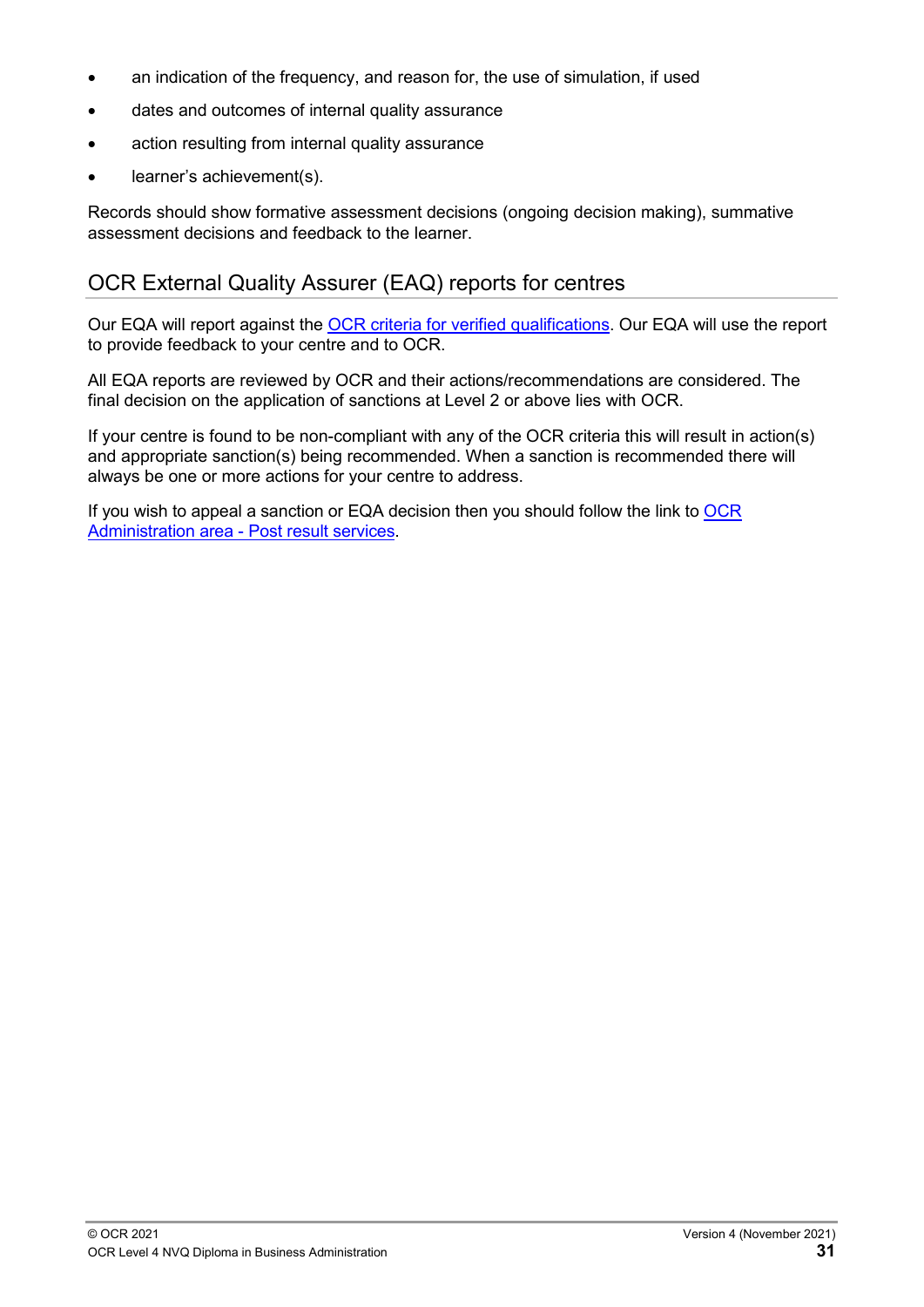<span id="page-31-0"></span>Centres who consistently meet all the required criteria and deliver high quality assessment for an individual qualification over approximately a twelve month period could be awarded DCS. This is when centres can claim certification for identified qualifications in between their EQA visits.. Please see the [OCR Administration area -](https://www.ocr.org.uk/administration/other-vocational-qualifications/assessment/verified-qualifications/direct-claim-status/) Direct claim status for more details.

The decision on whether DCS is awarded, retained, or withdrawn lies with OCR.

In addition to the checks made by the OCR EQA during an EQA visit, OCR (not EQAs) will undertake short notice record reviews of DCS claims. OCR will contact centres and request a copy of the candidate claims record.

#### Critical points regarding Direct Claim Status

- A **candidate claims record** must be completed and maintained for all claims made via DCS. A [template](https://www.ocr.org.uk/Images/633573-candidate-claims-record-template-for-verified-qualifications.xlsx) is available for this or centres can create their own record or use an existing report from a management information system. The record must include learner and unit details for any DCS claims made since the centre's last quality assurance visit.
- Centres will keep assessment and internal quality assurance records relating to learners for who direct certification has been claimed for at least three years from the date of the claim. These records will include learner names and registration numbers with details of assessment decisions, internal quality assurance and claims for certification.
- Centres **must** advise OCR immediately of any staffing or resource changes. Where Internal Quality Assurers (IQAs) change, we reserve the right to remove DCS pending the evaluation of a new IQA. Direct Claim Status may be removed at any time if we believe that the above information is no longer current or the assessment and quality assurance at the centre is compromised.
- All portfolios for learners certificated via DCS since the previous quality assurance visit must be available to the EQA on request during the visit. This is in addition to the portfolios preselected for sampling by the EQA.
- All learners, including any who leave the centre following certification via DCS, must be asked to retain their portfolios and Cumulative Assessment Records (CARs) in good condition until the next EQA visit **for the qualification** claimed.
- Certificates issued under DCS must be confirmed through a quality assurance visit. If a portfolio is not available for sampling by the OCR EQA when requested or the work in the portfolio does not meet the required standards the certificate may be considered invalid. In these circumstance OCR may request the return of the certificate for withdrawal. Centres are expected to support learners to complete work to meet the standards and/or enable OCR to sample the portfolio.
- Please note that centre practice that has resulted in OCR issuing an invalid certificate is considered to be malpractice as defined in the JCQ Suspected Malpractice: [Policies and](https://www.jcq.org.uk/exams-office/malpractice/)  [Procedures document](https://www.jcq.org.uk/exams-office/malpractice/) and which the Head of Centre may be required to investigate. This may result in sanctions and/or penalties being imposed on the centre and/or member(s) of staff in the centre.
- Centres must ensure that an EQA visit takes place before they close, withdraw from delivering the qualification and/or the last certification date of a qualification. All learners claimed by DCS since the last EQA visit must be included for sampling by the EQA at the final visit.
- Direct Claims Status will be withdrawn from all centres 3 months before the last certification date of a qualification or after the final EQA visit to the centre, whichever is sooner.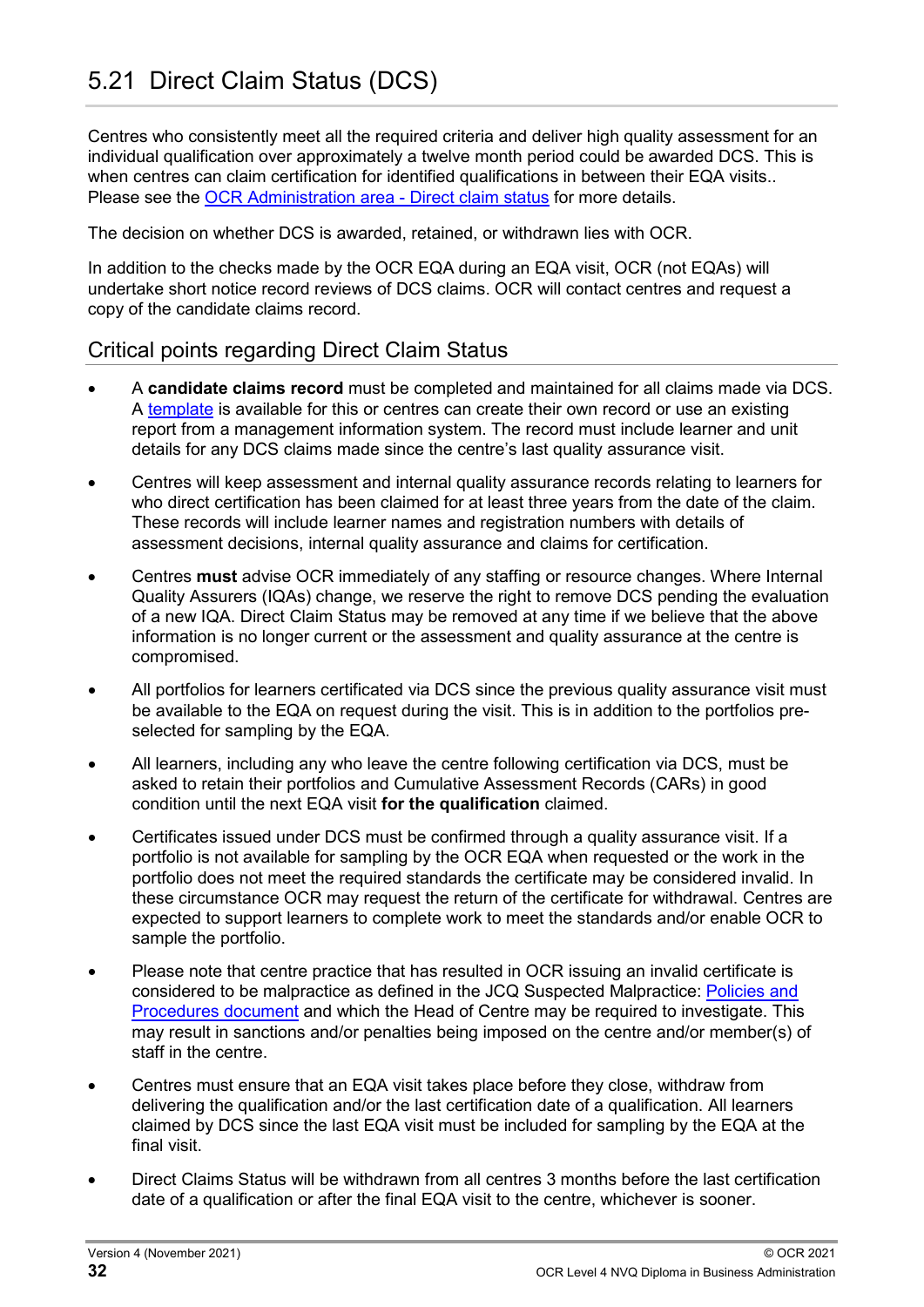• The decision on whether DCS is awarded, retained or withdrawn lies with OCR. OCR reserves the right to remove DCS at any time without notice.

#### Direct Claim Status additional quality checks

- Your candidate claims record will be requested and reviewed by OCR (not the EQA) **as additional short notice quality checks** of DCS claims **made by centres between EQA visits**.
- Copies of your candidate claims record may be requested over the course of the year depending on the number of DCS claims which are made.
- When requested, you will need to email us a copy of the record **within three working days**.
- We will then check your candidate claims record against your DCS claims on our system and let you know if there are any issues or not.
- Please refer to the [OCR criteria for verified qualifications](https://www.ocr.org.uk/Images/15895-ocr-criteria-for-verified-qualifications.pdf) in respect of sanctions that may be imposed if issues are identified during a short notice quality check.

## <span id="page-32-0"></span>5.22 Reporting suspected malpractice

It is the responsibility of the Head of Centre<sup>1</sup> to report all cases of suspected malpractice involving centre staff or learners. A JCQ Report of Suspected Malpractice form (JCQ/M1 for learner suspected malpractice or JCQ/M2 for staff suspected malpractice) is available to download from the [JCQ website](https://www.jcq.org.uk/exams-office/malpractice) and should be completed as soon as possible and emailed to [malpractice@ocr.org.uk.](mailto:malpractice@ocr.org.uk)

When asked to do so by OCR, Heads of Centres are required to investigate instances of suspectedmalpractice promptly and report the outcomes to OCR.

More information about reporting and investigating suspected malpractice and the possible sanctions and penalties which could be imposed, is contained in the [JCQ Suspected Malpractice](https://www.jcq.org.uk/exams-office/malpractice/)  [Policies and Procedures document](https://www.jcq.org.uk/exams-office/malpractice/) available from the [JCQ website.](https://www.jcq.org.uk/exams-office/malpractice) Centres may also like to refer to the [OCR Website](https://www.ocr.org.uk/administration/other-vocational-qualifications/assessment/malpractice/) for more details.

<span id="page-32-1"></span> <sup>1</sup> This is the most senior officer in the organisation, directly responsible for the delivery of OCR qualifications, e.g. the Head Teacher or Principal of a school/college. The Head of Centre accepts full responsibility for the correct administration and conduct of OCR assessments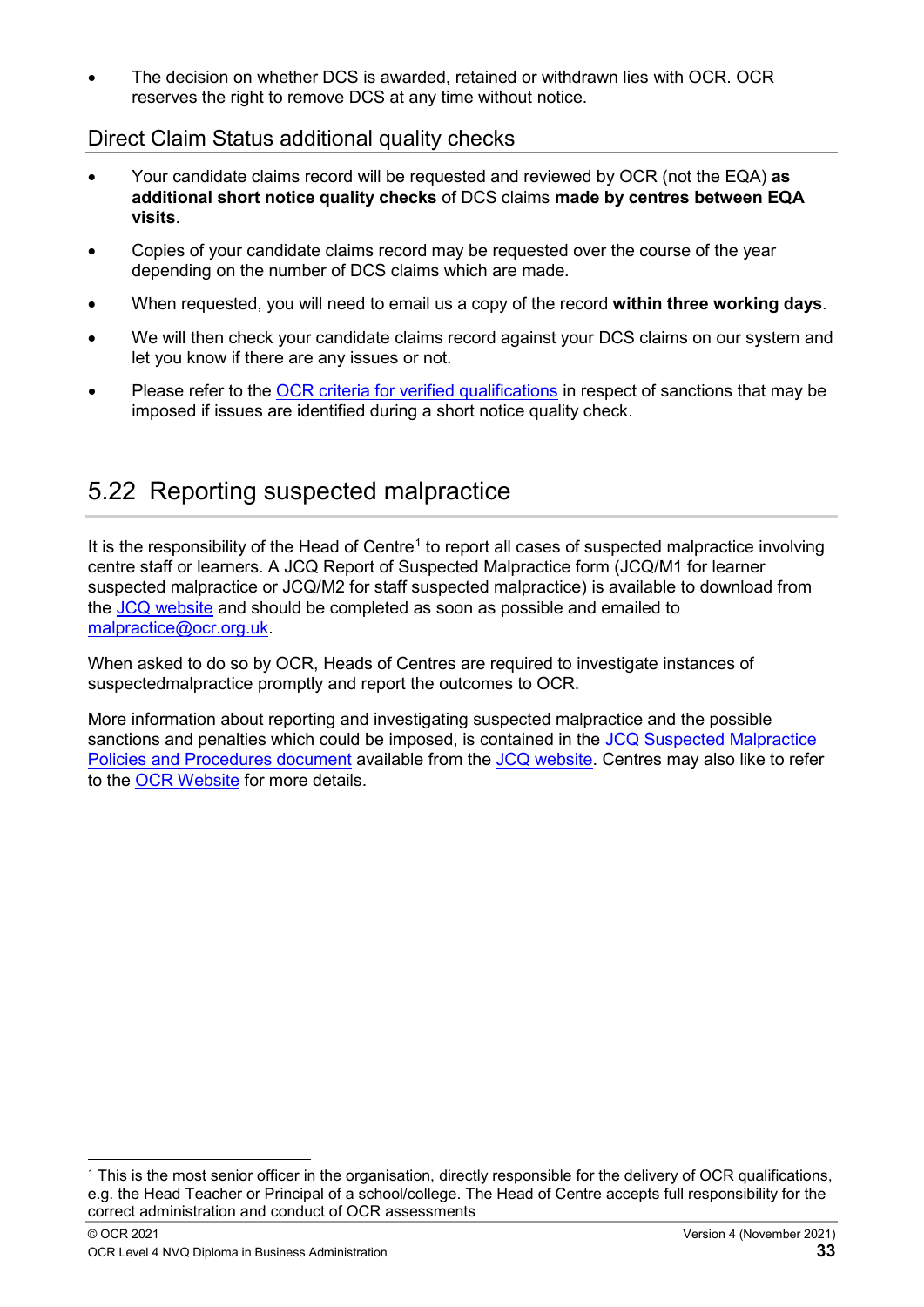# <span id="page-33-0"></span>6. Support

#### <span id="page-33-1"></span>6.1 Free resources

The following materials are available on our website:

- Evidence recording sheets
- Units containing Additional Guidance
- (RoC) calculator
- Learner progress tracker

We recommend that your centre uses the assessment documents listed. You are free to design your own recording sheets for your learners to use, but you must make sure that they capture similar information to the OCR recording documents and are acceptable to the centre's OCR external verifier.

### <span id="page-33-2"></span>6.3 Our professional development programme

As part of our teacher training we offer a broad range of courses. We are constantly looking for ways to improve the support we offer you and to make our professional development programme more accessible and convenient to all.

To find out more about professional development, please visit our [website.](https://ocr.org.uk/qualifications/professional-development/)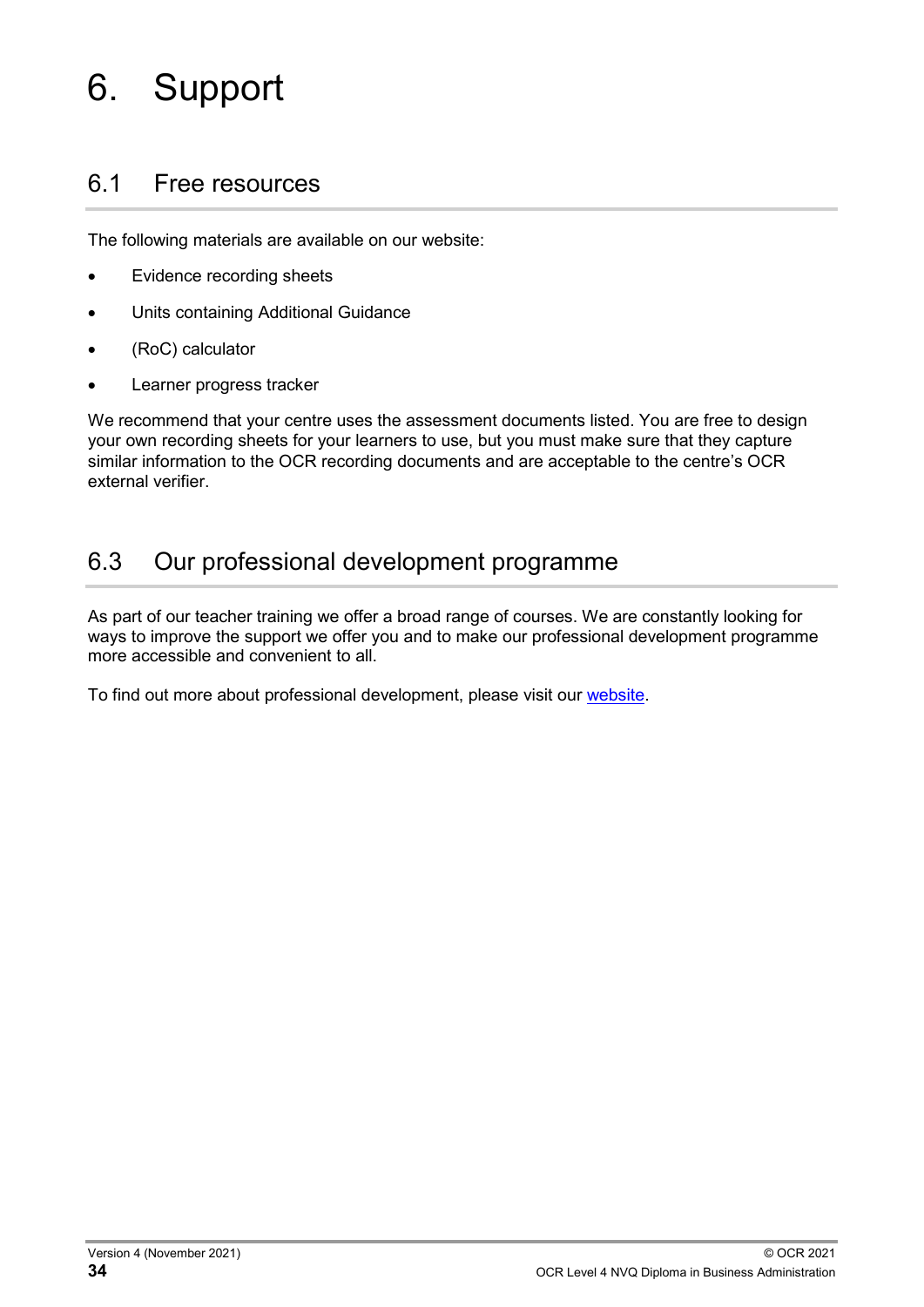## <span id="page-34-0"></span>6.4 Useful documents and links

| OCR        | OCR's Administration area www.ocr.org.uk/administration/<br><b>OCR's criteria for verified qualifications</b><br>What is malpractice?                                            |
|------------|----------------------------------------------------------------------------------------------------------------------------------------------------------------------------------|
| <b>JCQ</b> | Publications at https://www.jcq.org.uk/<br>Access arrangements, reasonable adjustments and special<br>considerations<br><b>JCQ Suspected Malpractice Policies and Procedures</b> |
| Ofqual     | https://www.gov.uk/government/organisations/ofqual<br>register.ofqual.gov.uk/                                                                                                    |
| QiW        | www.qiw.wales/                                                                                                                                                                   |
| CCFA       | ccea.org.uk/                                                                                                                                                                     |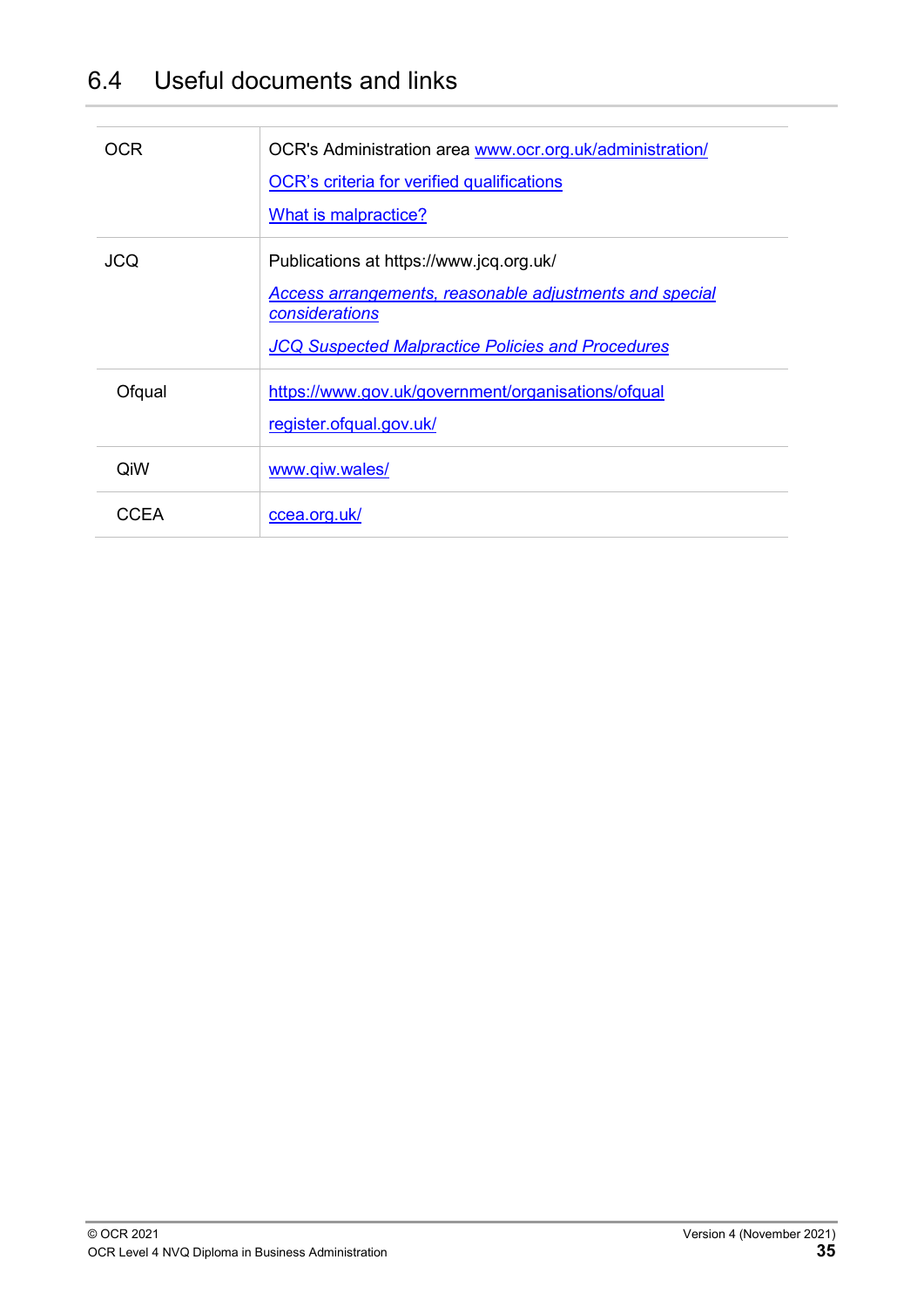# <span id="page-35-0"></span>7. Certification

Learners who achieve the full qualification will receive:

- a unit certificate listing the unit or units achieved, with their related credit value and the unit reference number(s), and
- a certificate stating the full qualification title and the qualification number.

Learners who achieve one or more units but who do not meet the credit requirements for a full qualification will receive a certificate listing the units they have achieved along with their credit value.

### <span id="page-35-1"></span>7.1 Claiming certificates

Certificates (unit and/or full award) issued for learners will be sent to your centre for distribution. In order to make sure that these are automatically issued, you must make sure that the OCR learner number is **always** used where a learner has already achieved one or more units. For more details refer to the [OCR Administration area –](https://www.ocr.org.uk/administration/other-vocational-qualifications/certificates/) Certificates.

Please ensure you carry out careful checks before making certification claims to avoid incorrect/invalid certificates being issued. Before submitting a claim, carefully check to make sure the correct units have been selected and the correct grades have been entered. You must check each certificate you receive before handing it to the learner.

### <span id="page-35-2"></span>7.2 Assessment review/appeals

Learners appealing against their assessor's assessment decision should follow the centre's appeal process.

If a centre wishes to appeal against the OCR EQA's assessment decision, they should request that their EQA submit their appeal to the Chief EQA.

Centres can appeal against the outcome of a malpractice case and sanctions imposed due to noncompliance with the OCR criteria.

<span id="page-35-3"></span>To find out more about these, please refer to [OCR Administration area -](https://www.ocr.org.uk/administration/other-vocational-qualifications/post-results/appeals/) Post result services.

## 7.3 Replacement certificates

For details on replacement certificates refer to the [OCR Administration area –](https://www.ocr.org.uk/administration/other-vocational-qualifications/certificates/) Certificates.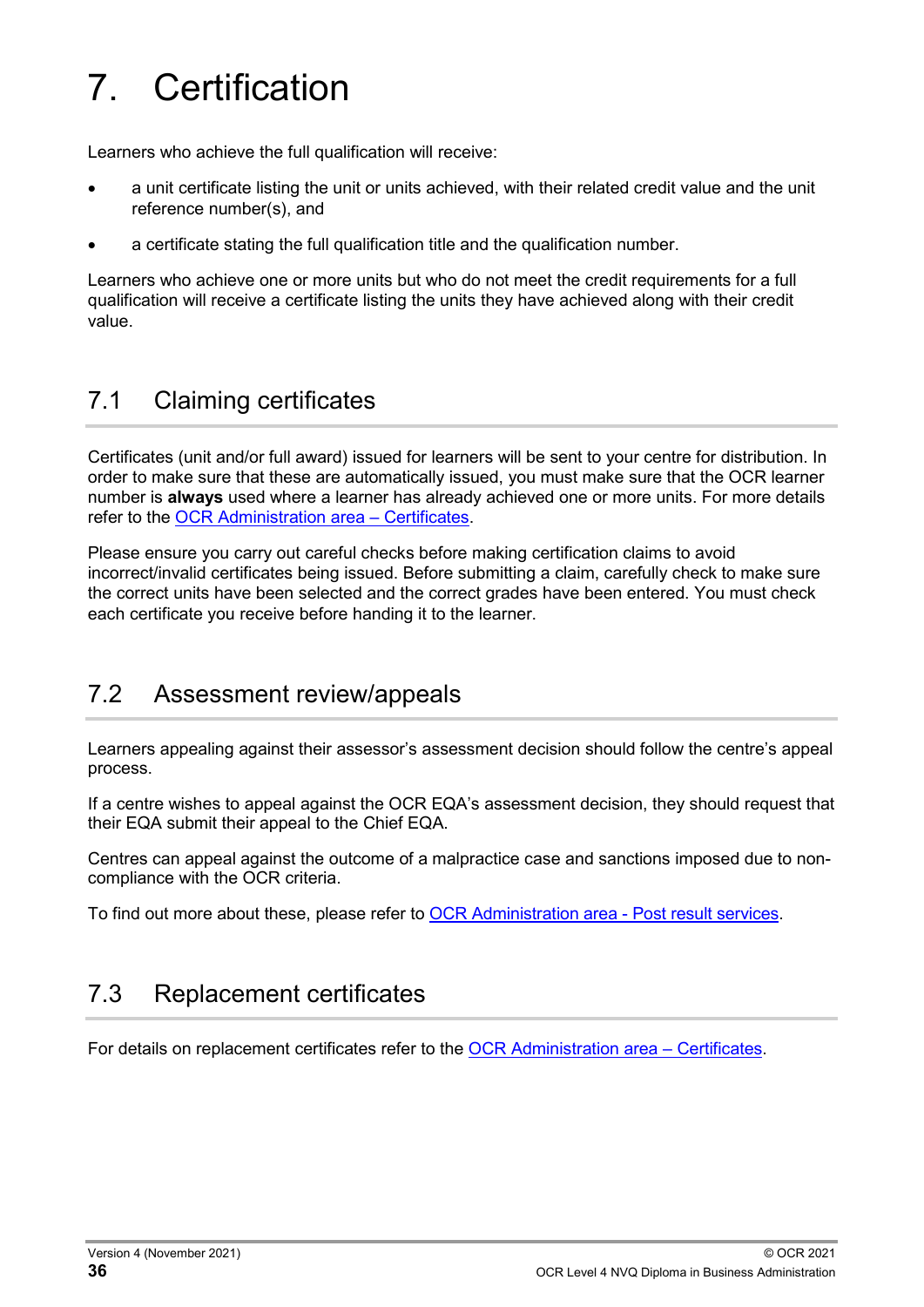# <span id="page-36-0"></span>8. Administration and other information

## <span id="page-36-1"></span>8.1 Administration

For information on how to administer this qualification please follow the link to OCR's Administration area, [www.ocr.org.uk/administration/.](http://www.ocr.org.uk/administration/)

You will find all the details about how the qualification runs, what you need to do and when. It covers everything from becoming an OCR centre, to making entries, claiming certificates, special arrangements and contacting us for advice.

## <span id="page-36-2"></span>8.2 National Occupational Standards (NOS)

This qualification provides a key progression route between education and employment or further study/training leading to employment. It is directly relevant to the needs of employers and relates to the Business Administration NOS.

## <span id="page-36-3"></span>8.3 Functional Skills

Training provided for the OCR Level 4 NVQ Diploma in Business Administration may help to prepare learners for Functional Skills assessment, e.g. report writing may be good preparation for English. It is likely, however, that further training would be needed to fully prepare learners for Functional Skills assessment.

## <span id="page-36-4"></span>8.4 Avoidance of bias

We have taken great care in the preparation of this qualification to avoid bias of any kind. Special focus is given to the eight strands of the Equality Act with the aim of ensuring direct and indirect discrimination is avoided.

## <span id="page-36-5"></span>8.5 Regulatory requirements

We will assess this qualification in accordance with the qualifications regulator's General Conditions of Recognition.

### <span id="page-36-6"></span>8.6 Mode of delivery

You are free to deliver this qualification using any mode of delivery that meets the needs of your learners. Whatever mode of delivery is used, you must ensure that learners have appropriate access to resources.

You should consider the learners' complete learning experience when designing learning programmes. This is particularly important where learners are studying part-time alongside work commitments as they may bring with them a wealth of experience that should be utilised to maximum effect by your staff.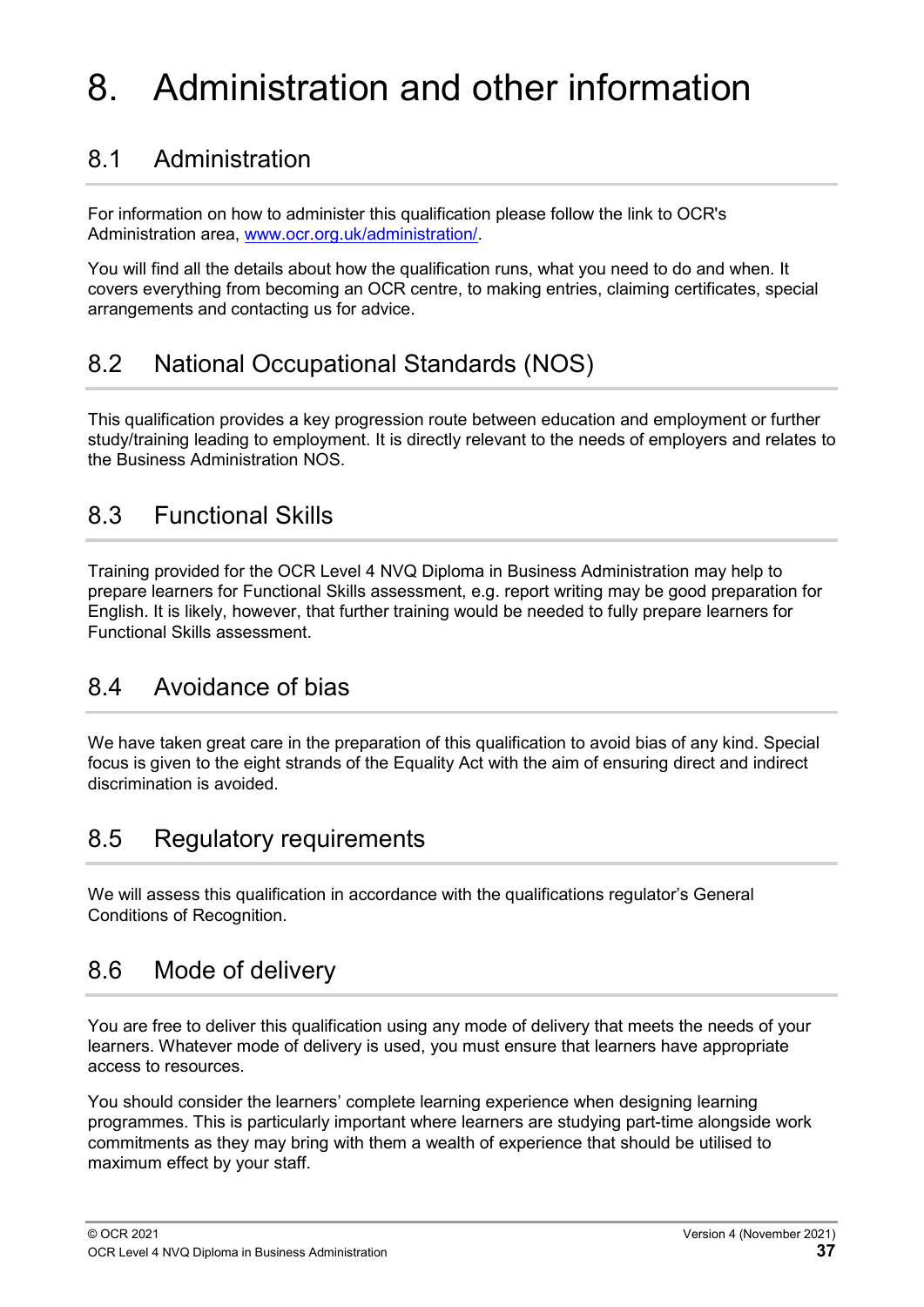We do not specify the mode of study or a time limit for the achievement of this qualification other than the last entry/last certification dates.

## <span id="page-37-0"></span>8.7 Recognition of prior learning (RPL)

Recognition of prior learning (RPL) is the process for recognising learning that never received formal recognition through a qualification or certification. This includes knowledge and skills gained in school, college or university and outside formal learning situations. Evidence can draw on any aspect of a learner's prior experience including:

- domestic/family life
- education
- training
- work activities
- voluntary activities.

We encourage the use of RPL and your centre should advise learners that they can bring forward any relevant learning (gained either informally or formally) so that it can be assessed against the assessment criteria specified in the unit, or units, the learner aims to complete. It is important that your centre make it clear to learners that the RPL process is concerned with how the learner has acquired the knowledge, understanding or skills, it does not mean the learner is exempt from the assessment e.g. mandatory exams, practical/theory tests or assignments.

The currency of knowledge and ability is often important when recognising skills and competences. Where assessment is devolved to centres through assignments or portfolio-building, centre staff must judge the relevance of prior learning in all its aspects (including currency) to the qualification being assessed, before we will quality assure and authorise certification.

Evidence obtained through the RPL process must be assessed, to the same rigorous quality as evidence obtained through any other process.

#### <span id="page-37-1"></span>8.8 Accessibility

There can be adjustments to standard assessment arrangements on the basis of the individual needs of learners.

It is important, therefore, that your centre identifies as early as possible whether learners have disabilities or particular difficulties that will put them at a disadvantage in the assessment situation and select an appropriate qualification or adjustment that will allow them to demonstrate attainment.

The responsibility for providing adjustments to assessment is one which is shared between OCR and your centre. Centre staff should consult the Joint Council of Qualifications' (JCQ) booklet Access Arrangements and Reasonable Adjustments at www.jcq.org.uk.

For further guidance on access arrangements and special consideration refer to the Exams Officers area of the [OCR website.](http://www.ocr.org.uk/ocr-for/exams-officers/) 

If the tutor/assessor thinks any aspect of this qualification unfairly restricts access and progression, please email or call the [OCR Customer Support Centre.](https://www.ocr.org.uk/contact-us/)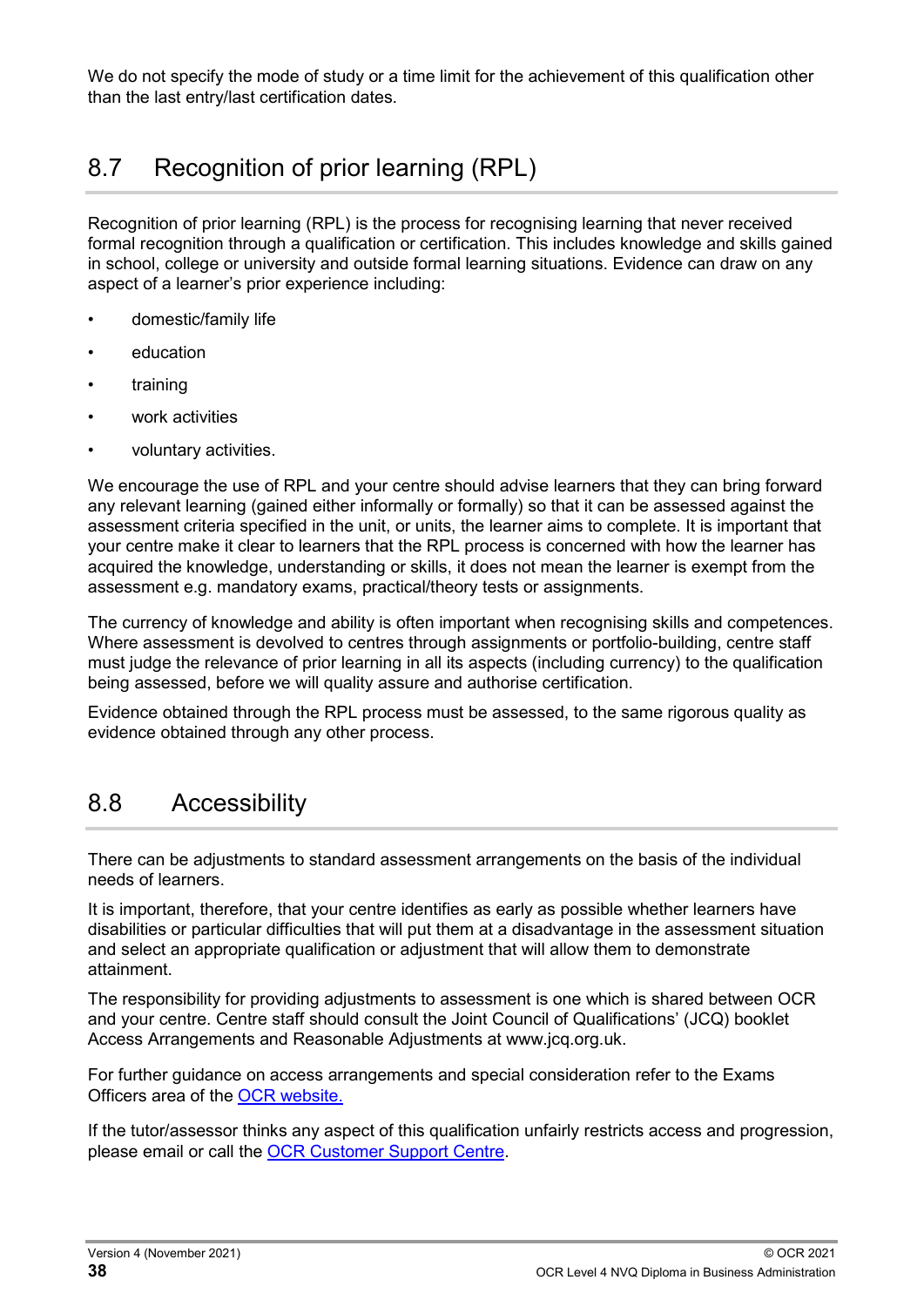<span id="page-38-0"></span>This qualification provides opportunities for you to develop learners' understanding of wider issues: spiritual, moral, ethical, social, legislative, economic and cultural issues as well as an awareness of sustainable development and health and safety considerations.

#### Spiritual, moral, ethical, social, legislative, economic and cultural issues

Tutors delivering a programme of learning leading towards this qualification will have opportunities to develop learners' understanding, for example through:

- Unit 5: *Contribute to the design and development of an information system*, Unit 6: *Manage information systems* – the rights of an individual to be informed of and to access data held about them by an organisation (Data Protection Act 1998), Freedom of Information
- Unit 5: *Contribute to the design and development of an information system*, Unit 6: *Manage information systems* – confidentiality of information (employer and clients); the need to ensure data security
- Unit 18: *Analyse and present business data* responsibility of honesty and accuracy in recording, manipulating and presenting data.

#### Sustainable development and health and safety considerations

Tutors delivering a programme of learning leading towards this qualification will have opportunities to develop learners' understanding, for example through:

- Unit 7: *Support environmental sustainability in a business environment* print consumables, energy-saving software
- Unit 9: *Manage events* observing relevant health and safety regulations.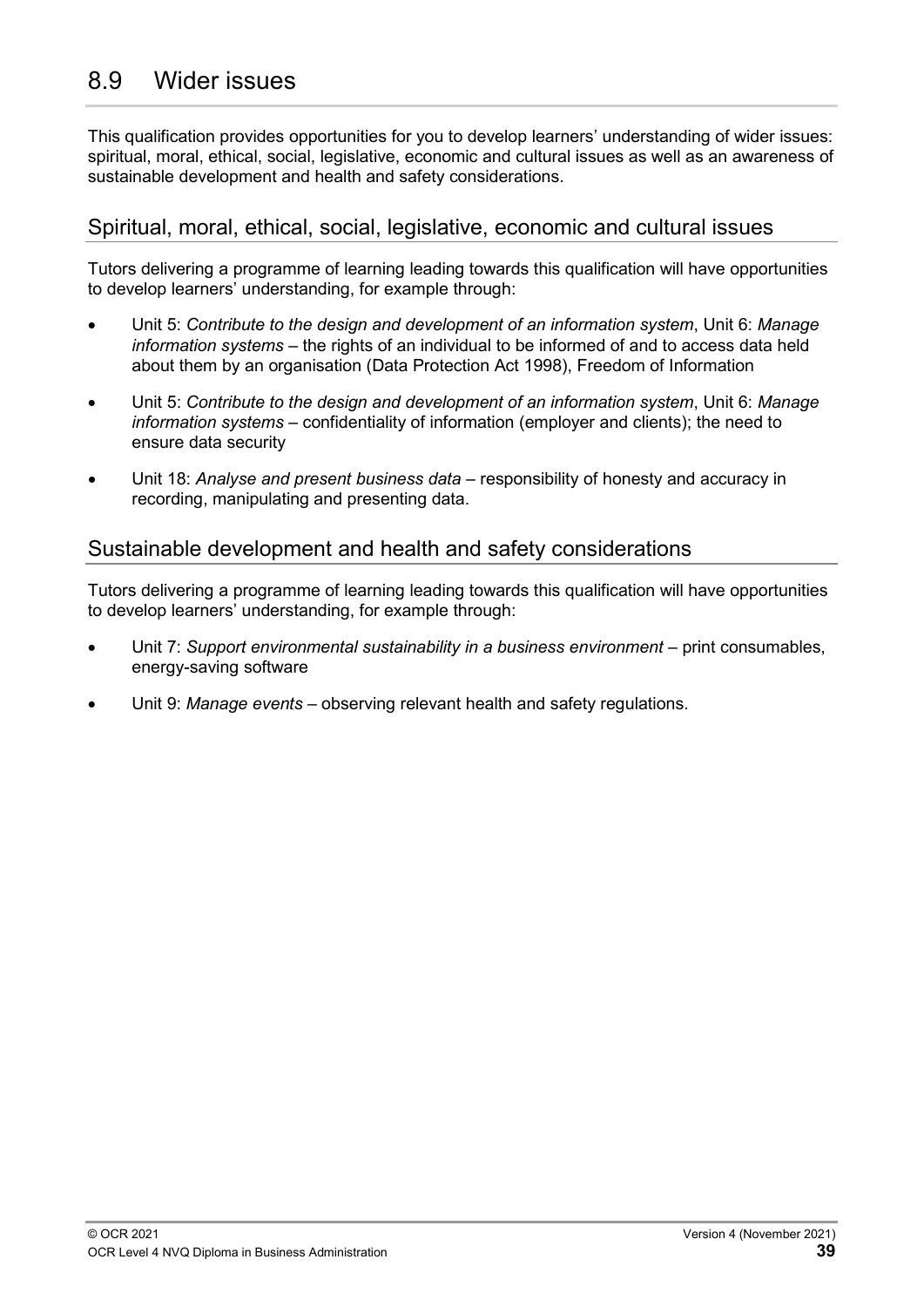# <span id="page-39-0"></span>9. Contacting us

#### <span id="page-39-1"></span>9.1 Feedback and enquiries

We aim to provide consistently great customer service and your feedback is invaluable in helping us to achieve our goal. For questions about our qualifications, products and services, please contact the [Customer Support Centre.](https://www.ocr.org.uk/contact-us/) To leave your feedback on the OCR website, people and processes please use our [feedback form.](https://www.ocr.org.uk/contact-us/feedback/)

| Write to:  | <b>Customer Support Centre</b><br>OCR<br>Progress House<br>Westwood Way<br>Coventry<br><b>CV4 8JQ</b> |
|------------|-------------------------------------------------------------------------------------------------------|
| Telephone: | 01223 553998                                                                                          |
| Email:     | support@ocr.org.uk                                                                                    |

Alternatively, you could visit OCR's website at [www.ocr.org.uk](http://www.ocr.org.uk/) for further information about OCR qualifications.

## <span id="page-39-2"></span>9.2 Complaints

We are committed to providing a high quality service but understand that sometimes things can go wrong. We welcome your comments and want to resolve your complaint as efficiently as possible. To make a complaint please follow the process set out on our [website.](https://www.ocr.org.uk/contact-us/complaints-policy/)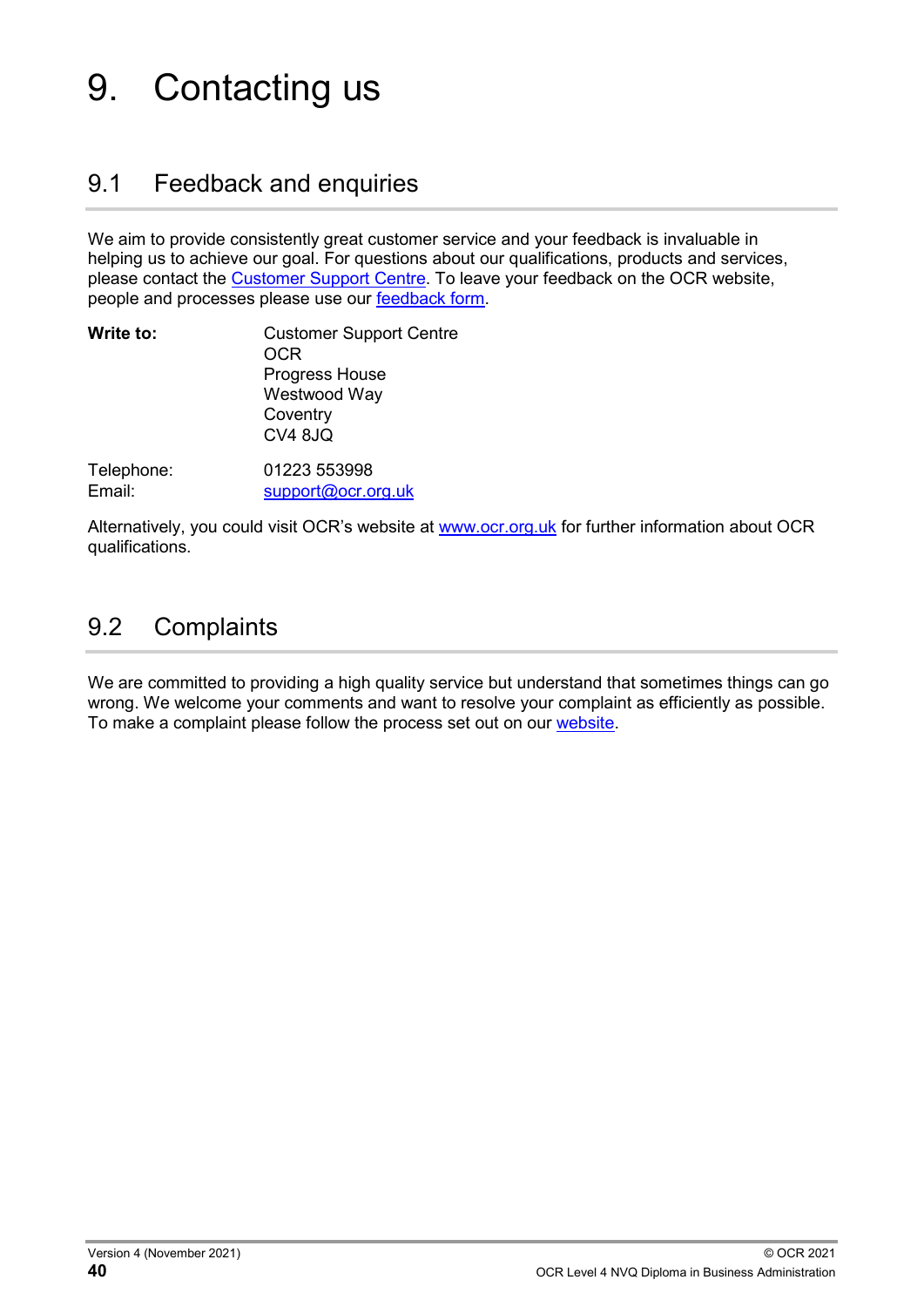# <span id="page-40-0"></span>10. Qualification summary

#### **OCR Level 4 NVQ Diploma in Business Administration summary**

| <b>OCR entry code</b>                                       | 10385                                                                                                                                                                                                                                                                                                                                                                                                                                                                                                                                                                                | <b>Qualification Number (QN)</b> |       |  | 601/3677/7 |
|-------------------------------------------------------------|--------------------------------------------------------------------------------------------------------------------------------------------------------------------------------------------------------------------------------------------------------------------------------------------------------------------------------------------------------------------------------------------------------------------------------------------------------------------------------------------------------------------------------------------------------------------------------------|----------------------------------|-------|--|------------|
| <b>Approved age</b><br>group                                | $Pre-16$                                                                                                                                                                                                                                                                                                                                                                                                                                                                                                                                                                             | $16 - 18$                        | $18+$ |  | $19+$      |
|                                                             | <b>No</b>                                                                                                                                                                                                                                                                                                                                                                                                                                                                                                                                                                            | <b>No</b>                        | Yes   |  | Yes        |
| <b>This</b><br>qualification is<br>suitable for<br>learners | Studying in preparation for employment in a business administration role<br>$\bullet$<br>Studying for career development and who are already in employment<br>$\bullet$<br>Wishing to gain a Level 4 qualification to support further study in Further<br>Education (FE) and Higher Education (HE) in the Business<br><b>Administration sector</b><br>Wishing to gain a Level 4 qualification to support further study in FE or<br>$\bullet$<br>Higher Education (HE) in any other sector or subject area<br>Taking a Higher Apprenticeship in Business Administration.<br>$\bullet$ |                                  |       |  |            |
| <b>Entry</b><br>requirements                                | There are no formal entry requirements for this qualification.                                                                                                                                                                                                                                                                                                                                                                                                                                                                                                                       |                                  |       |  |            |
| <b>Credit</b><br>requirement                                | You need 57 credits to achieve the full qualification.<br>See section 2.2 OCR Level 4 NVQ Diploma in Business Administration for<br>details on how you make up the 57 credits.                                                                                                                                                                                                                                                                                                                                                                                                       |                                  |       |  |            |
| <b>Assessment</b><br>model                                  | This qualification is pass/fail.<br>This qualification is internally assessed by your assessors and quality<br>assurance personnel and externally quality assured by OCR.                                                                                                                                                                                                                                                                                                                                                                                                            |                                  |       |  |            |
| Last date to<br>enter learners                              | This is the operational end date for the qualification.<br>We will notify you at least six months before the qualification closes for<br>entries and this information will be available on Ofqual's register of<br>accredited qualifications and our last entry/certification notification.                                                                                                                                                                                                                                                                                          |                                  |       |  |            |